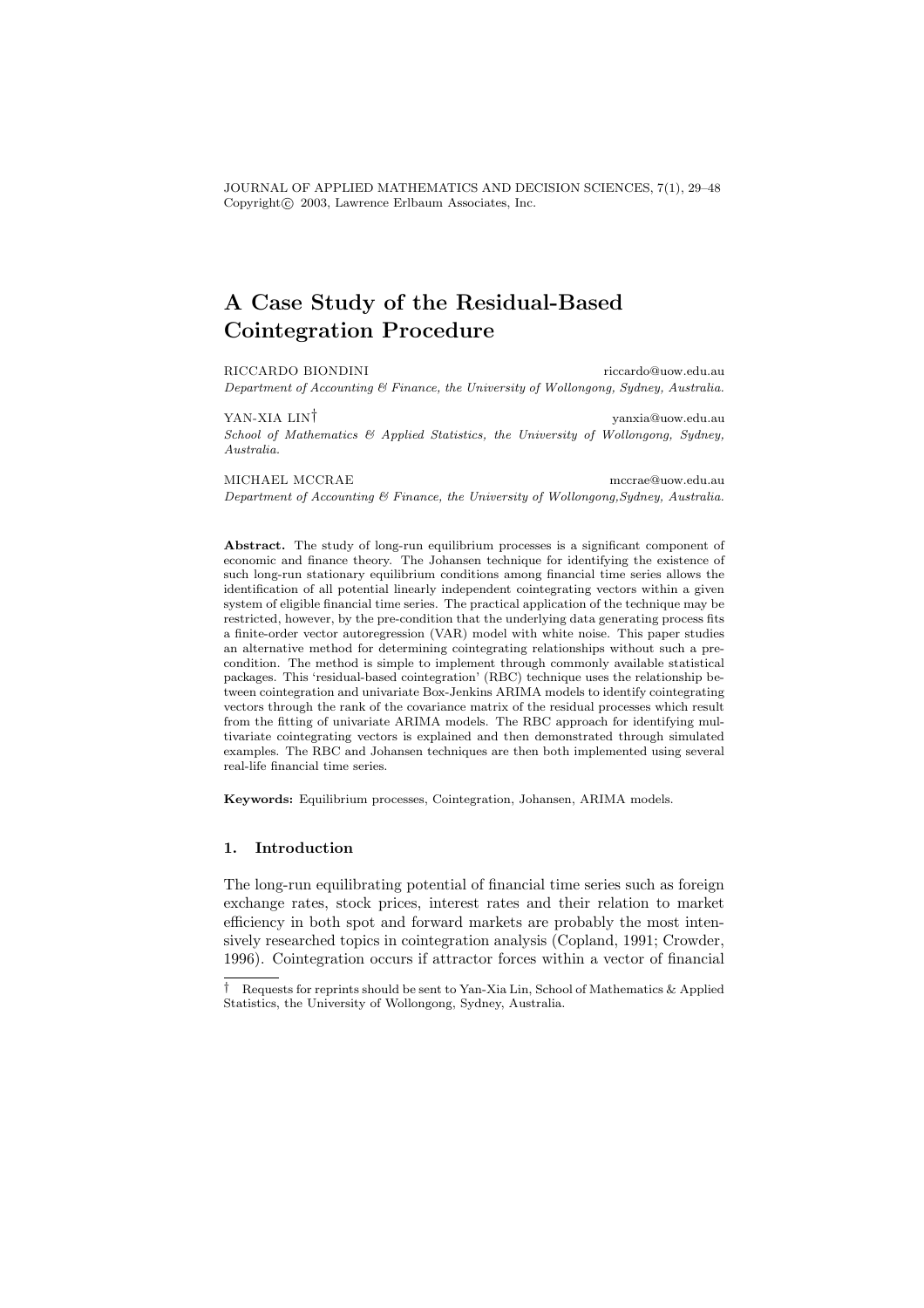time series keep the series in close proximity or 'long-run equilibrium' so that a linear combination of component series forms a stationary series in itself (Granger, 1981; Engle and Granger, 1987; Johansen, 1988; Johansen and Juselius, 1990; Layton and Tan, 1992). Should the variables drift away from equilibrium for a certain period of time, equilibrating economic forces are expected to act, thus restoring equilibrium.

The concept of cointegration, introduced by Granger (1981) and further developed by Engle and Granger (1987), defined long-run equilibrium between elements of a time series vector as the existence of a linear combination of vector elements that is shown to be stationary. Cointegration overcame several limitations of classical univariate inference analysis in studying these processes by incorporating non-stationarity, long-term relations and short-run properties into the one modelling process (Engle and Yoo, 1987). The notion of equilibrium has formally specified the definition of a long-run equilibrium process. The importance of such a precise definition of long-run equilibrium is two-fold. Firstly, it may be exploited to test whether economic and finance theory actually holds. Secondly, cointegration has allowed the modelling of long-run behaviour especially in the area of derivative markets.

Before cointegration was formally specified, the usual practice in univariate model fitting procedures was to difference the data to achieve stationarity, resulting in a loss of information about long-run trends. The technique of cointegration thus allowed the simultaneous investigation into both the long-run relationships and short-run dynamic adjustments to such long-run relationships. Furthermore, Engle and Yoo (1987) and Diebold, Gardeazabal and Yilmaz (1994), amongst others, have shown that the imposition of cointegration (via the error correction model) leads to superior forecasting accuracy over the longer term.

The original Engle and Granger (1987) technique only allowed identification of a single cointegrating vector within a system. Johansen (1988) derived a procedure which overcame this limitation by being able to identify multiple linearly independent cointegrating vectors, if they exist, within a system. In the Johansen method the evolution of eligible time series is assumed to be well specified by a finite-order VAR model with white noise. Letting  $X_t$  be a  $p \times 1$  vector of  $I(1)$  variables (i.e. variables which become stationary after first differences);

$$
\mathbf{X}_{t} = \Pi_{1}\mathbf{X}_{t-1} + \Pi_{2}\mathbf{X}_{t-2} + \dots + \Pi_{k}\mathbf{X}_{t-k} + \epsilon_{t}, \quad t = 1, 2, ..., T,
$$
 (1)

where each of the  $\Pi_k$  is a  $(p \times p)$  matrix of parameters and  $\epsilon_t \sim IN(0, \Sigma)$ . Equation (1) may be transformed into the following form;

$$
\Delta \mathbf{X}_t = \Gamma_1 \Delta \mathbf{X}_{t-1} + \dots + \Gamma_{k-1} \Delta \mathbf{X}_{t-k+1} + \Pi \mathbf{X}_{t-k} + \epsilon_t,
$$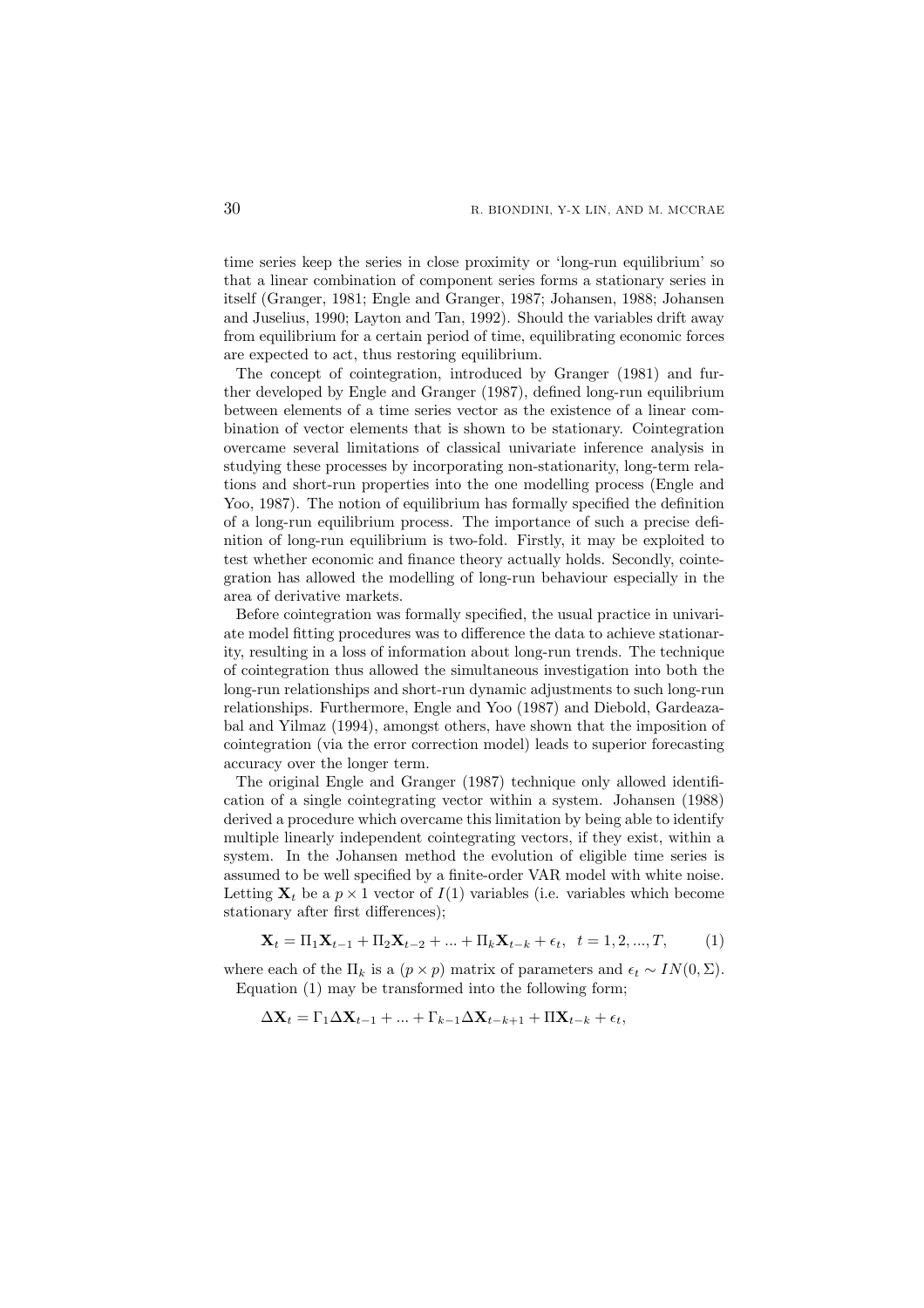where  $\Gamma_i = -(1-\Pi_1-\dots-\Pi_i), i = 1, 2, ..., k-1$  and  $\Pi = -(1-\Pi_1-\dots-\Pi_k).$ 

The matrix Π contains information about the long-run properties of the model. If Π has rank 0, then the system is not cointegrated (all the variables in  $X_t$  are integrated of order one or higher). If  $\Pi$  has rank p (i.e. full rank), the variables in  $\mathbf{X}_t$  are stationary. If  $\Pi$  has rank r (where  $0 < r < p$ ),  $\Pi$ may be decomposed into two distinct  $(p \times r)$  matrices  $\alpha$  and  $\beta$  such that  $\Pi = \alpha \beta^T$  (i.e. there are r cointegrating vectors, which are given by  $\beta$ ).

The restriction that the time series must be well specified by a finite-order VAR model may be particularly severe in the case of 'chaotic' financial time series which appear random but actually have some deterministic elements or when the order of the moving-average component is greater than zero and may not be adequately proxied by a finite-order pure autoregressive model (see examples in section three).

An alternative approach to identifying cointegrating vectors, under certain conditions, has been developed by Lin and McCrae (1999, 2001a). The procedure may be easily applied using widely-available standard statistical packages. This 'residual-based cointegration' (RBC) approach relies on the relationship between cointegrating vectors and residual processes obtained from the fitting of univariate Box-Jenkins ARIMA models. Lin and Mc-Crae (1999, 2001a) show that, in theory, the number and identity of the linearly independent cointegrating vectors may be determined via the rank and content of the residual covariance matrix respectively. The technique is relatively simple to implement and is able to be executed using commonly available statistical packages.

Strictly speaking, the cointegration approaches of Lin and McCrae (1999, 2001a) and Johansen (1988) are not directly comparable since they are based on two different methodologies and each method is valid under different conditions. As mentioned previously, the Johansen (1988) technique models the series of interest by a VAR process and tests for cointegration by examining whether  $\Pi$  is of full rank. The RBC procedure on the other hand may be applied when the variance/covariance matrix of residual processes (obtained when an appropriate univariate ARIMA model is applied to each time series) may be accepted as having reduced rank or asymptotically reduced rank.

The purpose of this paper is to test the practical implementation of the RBC procedure to both simulated and real-life data and is organised as follows; section two introduces the RBC approach to cointegration. The fundamental link between cointegrating vectors and residual processes obtained from the fitting of univariate ARIMA models, which motivates the RBC technique, is explained. This section also describes the steps in the practical application of the RBC approach. In section three, examples of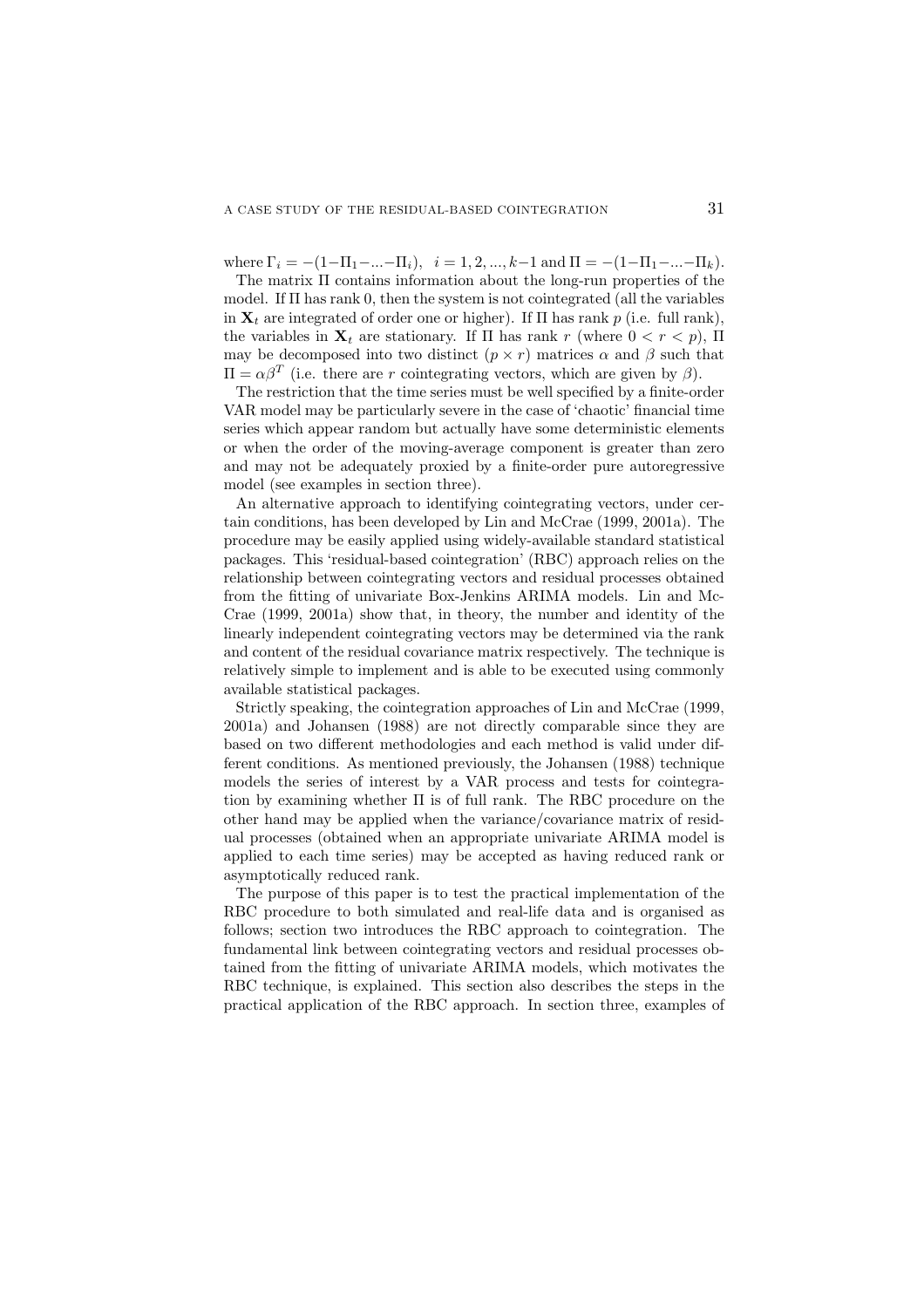autoregressive and moving-average series are analysed to show the applicability of the RBC procedure. In section four, the accuracy of the cointegration estimates is investigated for simulated series drawn from a model example in section three. Section five contains real-life applications of the RBC approach to foreign exchange rate data. The last section summarises the potential contribution of the RBC approach in financial time series analysis and suggests further avenues of research.

#### 2. An Alternative Approach to Cointegration

A new procedure for determining cointegrating vectors, when the components of the system of interest satisfy certain conditions, was introduced by Lin and McCrae (1999, 2001a). This method allows the underlying time series to be fitted by ARIMA models other than finite-order VAR's only. Using this innovative procedure, the significance of the cointegration behaviours may be identified and estimated easily. Although the idea is similar to that of Engle and Yoo (1987) and Bierens (1997), the difference between this proposed procedure and that of both Engle and Yoo (1987) and Bierens (1997) is that the latter focus their attention on standard VAR models in which the covariance matrix has full rank. The novelty of the RBC approach is that the method involves an analysis of the relationship between multivariate cointegration and univariate ARIMA modelling where each individual time series is modelled independently. In such univariate modelling, investigation is limited to the analysis of the covariances between individual series. The covariance matrix of the residual processes given by the ARIMA models may not be of full rank, resulting in the corresponding time series being cointegrated.

The RBC approach utilises the theoretical relationship between the Engle-Granger and Johansen cointegration procedures and univariate ARIMA modelling fitting techniques for individual time series. The approach provides a method for examining;

- whether a relationship between cointegration and univariate ARIMA modelling exists, and
- whether the cointegrating vectors for the system may be determined by univariate ARIMA model fitting procedures, or more specifically, the covariance matrix of the residual processes.

Firstly, the RBC model will be introduced by reviewing the definitions of  $I(d)$  time series and cointegrating vectors.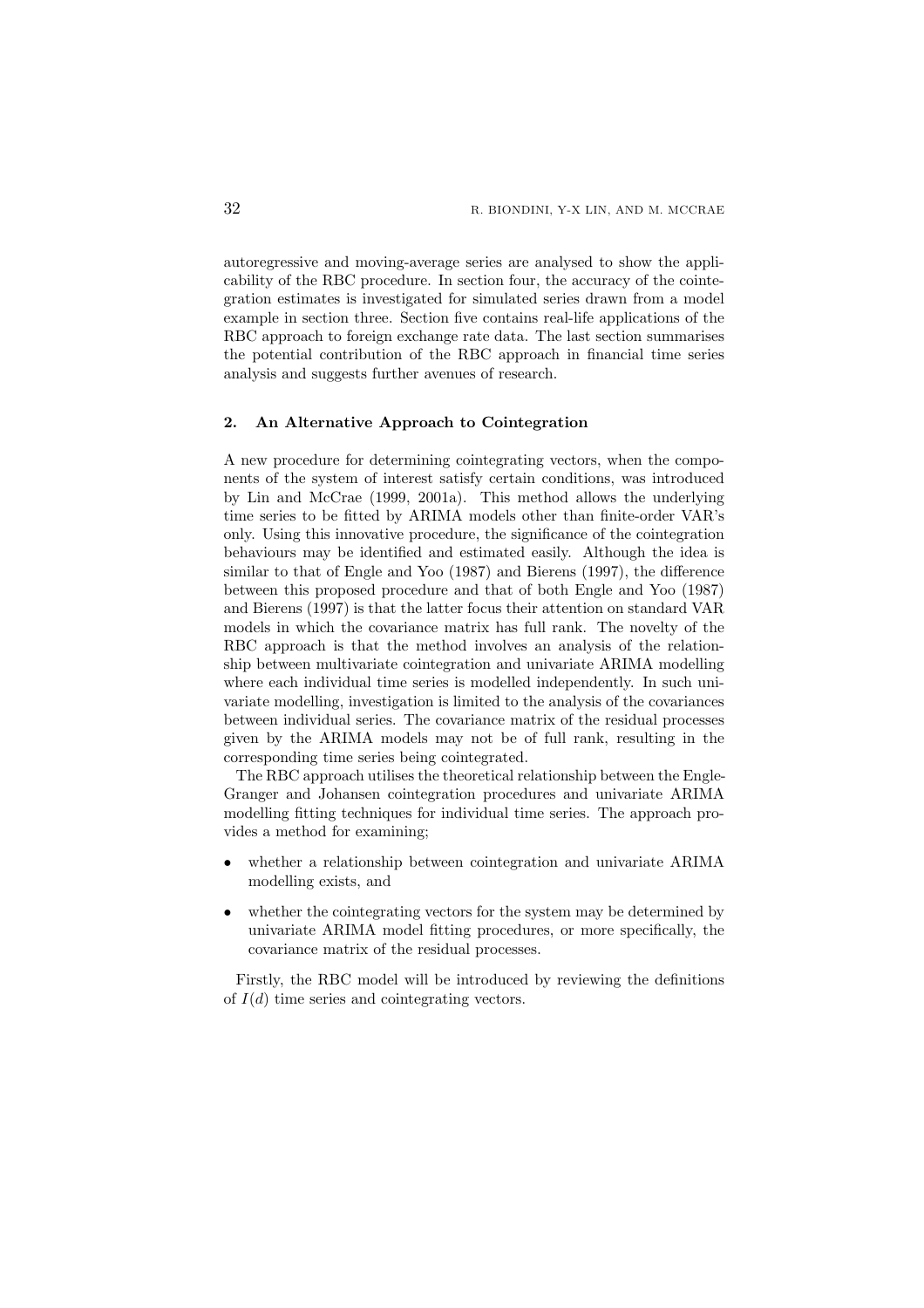DEFINITION 1: A time series  $X_t$ , which has a stationary ARMA representation after differencing d times but with the term  $(1 - B)^{d-1} X_t$  being non-stationary, is integrated of order d and is denoted by  $X_t \sim I(d)$ , where B is the back-shift operator.

DEFINITION 2: Let  $\mathbf{X}_t = (X_{1,t}, \cdots, X_{p,t})^T$  be a (transposed) time series vector,  $t = 1, 2, ..., n$ . If each component of  $\mathbf{X}_t$  is  $I(1)$  and there exists a vector  $\xi$  such that  $\xi^T \mathbf{X}_t \sim I(0)$ ,  $X_{1,t}, \cdots, X_{p,t}$  are said to be cointegrated and  $\xi$  is called a cointegrating vector for the system  $\mathbf{X}_t$ .

Under certain weak conditions, Lin and McCrae (1999, 2001a) show that the number of cointegrating vectors may be determined via the rank of the covariance matrix of the residual processes. Given a system  $X_t =$  $(X_{1t},..., X_{pt})^T$ , assume that all of the elements of  $\mathbf{X}_t$  are  $I(1)$ . If  $\mathbf{X}_t$  may be accepted as a cointegrated system, the following procedure may be applied to determine all linear independent cointegrating vectors. The procedure consists of the following five steps.

(1) Fit  $X_t$  by an appropriate ARIMA model, say

$$
\Phi(B)(1 - B)\mathbf{X}_t = \mu + \Theta(B)\epsilon_t, \qquad t = 1, 2, ..., n
$$
  
where  $\epsilon_t = (\epsilon_{1t}, ..., \epsilon_{pt})^T$  are white noise,  $\mu = (\mu_1, ..., \mu_p)^T$  and  

$$
\begin{pmatrix} \Phi_1(B) & 0 \end{pmatrix} \qquad \begin{pmatrix} \Theta_1(B) & 0 \end{pmatrix}
$$

$$
\Phi(B) = \begin{pmatrix} \Phi_1(B) & 0 \\ & \ddots & \\ 0 & \Phi_p(B) \end{pmatrix}, \Theta(B) = \begin{pmatrix} \Theta_1(B) & 0 \\ & \ddots & \\ 0 & \Theta_p(B) \end{pmatrix}
$$

where all  $\Phi_i(B)$  and  $\Theta_i(B)$  are finite-order polynomial functions of B with roots outside the unit circle.

- (2) If the residual vectors  $\epsilon_t = (\epsilon_{1t}, ..., \epsilon_{pt})^T$  and residual cross-products  $\epsilon_{it} \epsilon_{it}, i < j \leq p, t = 1, 2, ..., n$  are both stationary (or have ergodic properties) then the residual vectors may be analysed to obtain the sample covariance matrix for  $\epsilon_t$ . The sample covariance matrix is denoted by  $\hat{\Sigma}_n$ , and is used to estimate var $(\epsilon_t)$ .
- (3) Determine the eigenvalues of  $\hat{\Sigma}_n$ , say  $\lambda_1 \geq \lambda_2 \geq \ldots \geq \lambda_{p-r} > \lambda_{p-r+1} \geq$  $\ldots \geq \lambda_p$ , and corresponding eigenvectors. The eigenvectors form a matrix denoted by **A**. The matrix **A** may be re-written as  $A = (A_1, A_2)$ , where  $A_2$  is formed by those eigenvectors corresponding to the smaller eigenvalues  $\lambda_{p-r+1} \geq \lambda_{p-r+2} \geq ... \geq \lambda_p$ .
- (4) Let  $v_t^{(1)} = (v_{1,t}, ..., v_{p-r,t})^T$  and  $v_t^{(2)} = (v_{p-r+1,t}, ..., v_{p,t})^T$  satisfy the following equation

$$
\Phi(B)(1 - B)\mathbf{X}_t = \mu + \Theta(B)\epsilon_t, \qquad t = 1, 2, ..., n
$$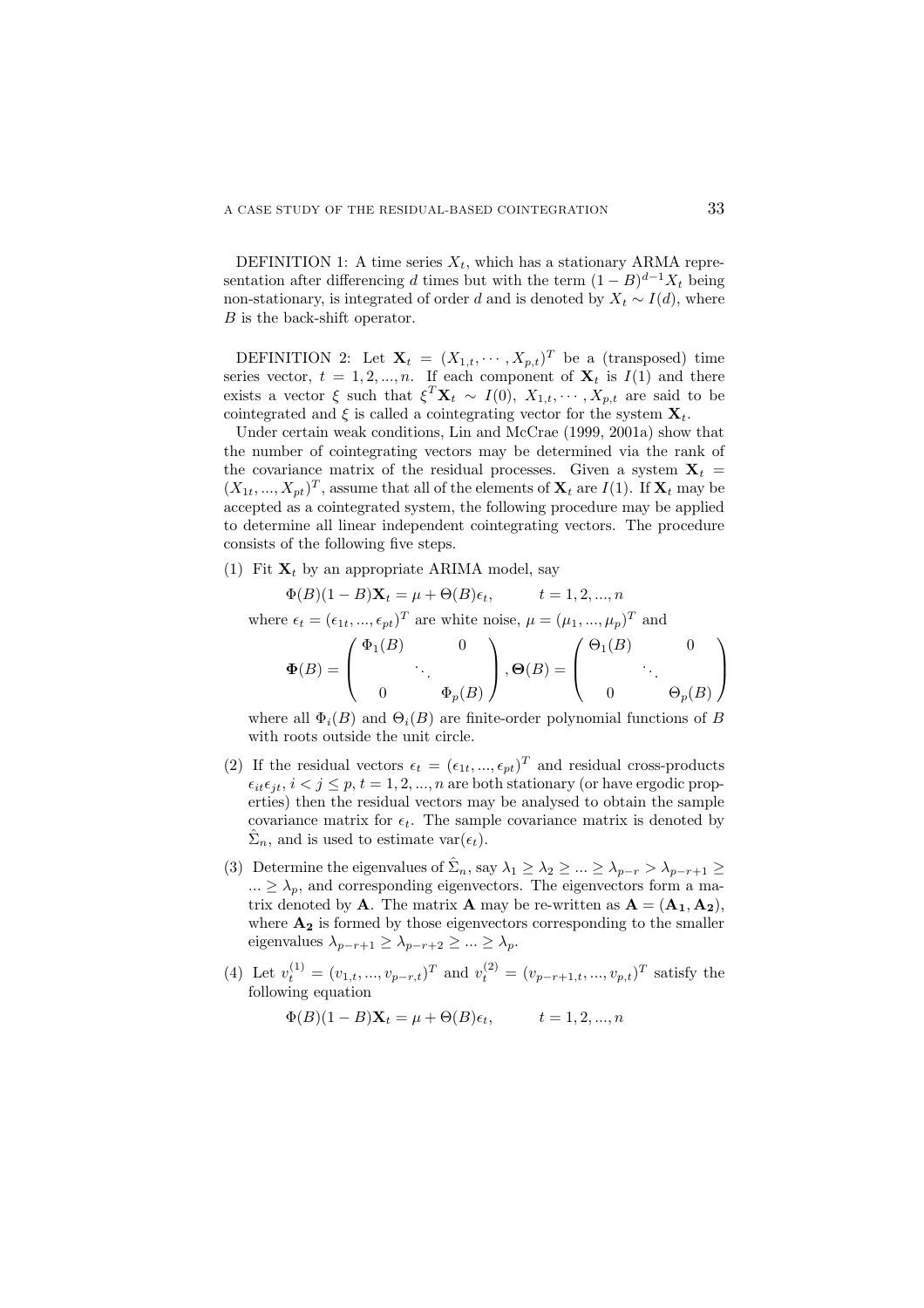where

$$
\epsilon_t = (\mathbf{A_1} \ \mathbf{A_2}) \begin{pmatrix} v_t^{(1)} \\ v_t^{(2)} \end{pmatrix}.
$$

Now  $\mathbf{X}_t$  may be expressed in the following form;

$$
(1 - B)\mathbf{X}_t = \tilde{\mu} + C(B)v_t^{(1)} + C_1(B)v_t^{(2)}
$$

with  $C(B) = \Phi(B)^{-1}\Theta(B)A_1$ ,  $C_1(B) = \Phi(B)^{-1}\Theta(B)A_2$  and  $\tilde{\mu} =$  $\Phi(B)^{-1} \mu.$ 

Therefore,

$$
\mathbf{X}_{t} = \tilde{\mu}t + \mathbf{X_{0}} + (1 - B)\frac{C(B) - C(1)}{1 - B}\Sigma_{i=1}^{t}v_{t}^{(1)} + C(1)\Sigma_{i=1}^{t}v_{t}^{(1)} + C_{1}(B)\Sigma_{i=1}^{t}v_{t}^{(2)},
$$

where  $C(1) = C(B)$  with  $B = 1$ . Upon solving for  $\xi^T C(1) = 0$ ,  $\xi$  is obtained such that  $\xi^T \mathbf{X}_t = \xi^T \mathbf{X}_0 - \xi^T \mathbf{W}_0 + \xi^T \mathbf{W}_t + \xi^T C_1(B) \Sigma_{i=1}^t v_i^{(2)},$ where  $\mathbf{W}_t = \frac{C(B)-C(1)}{1-B}$  $\frac{1-B}{1-B}v_t^{(1)}$  and the term  $\xi^T \mathbf{X_0} - \xi^T \mathbf{W_0} + \xi^T \mathbf{W_t}$  is  $I(0)$ (Lin and McCrae, 1999).

Therefore,  $\xi$  may be accepted as a cointegrating vector for  $X_t - \tilde{\mu}t$  if the impact of the non-stationary component  $\xi^T C_1(B) \Sigma_{i=1}^t v_i^{(1)}$  is not significant. An important issue is how to determine whether or not the non-stationary component is in fact significant. The size of the impact of this non-stationary component may be measured by the ratio of variances given by the non-stationary and stationary components in the manner of Lin and McCrae (2001b).

(5) Verify that the linear combination of the cointegrating vector  $\xi^T (\mathbf{X}_t \tilde{\mu}t$  is indeed stationary via the Augmented Dickey-Fuller (ADF) test as well as by graphical procedures.

#### 3. Application of the RBC Procedure to Simulated Data

This section will outline how the method of RBC may be applied in practice via the use of simulated data. In theory this alternative approach is theoretically valid but a sub-issue is whether this translates into practical significance. There are two stages in the application of the procedure. By using such simulated data one may test whether the RBC theory shows improvement in the experimental stage. If this procedure fails then there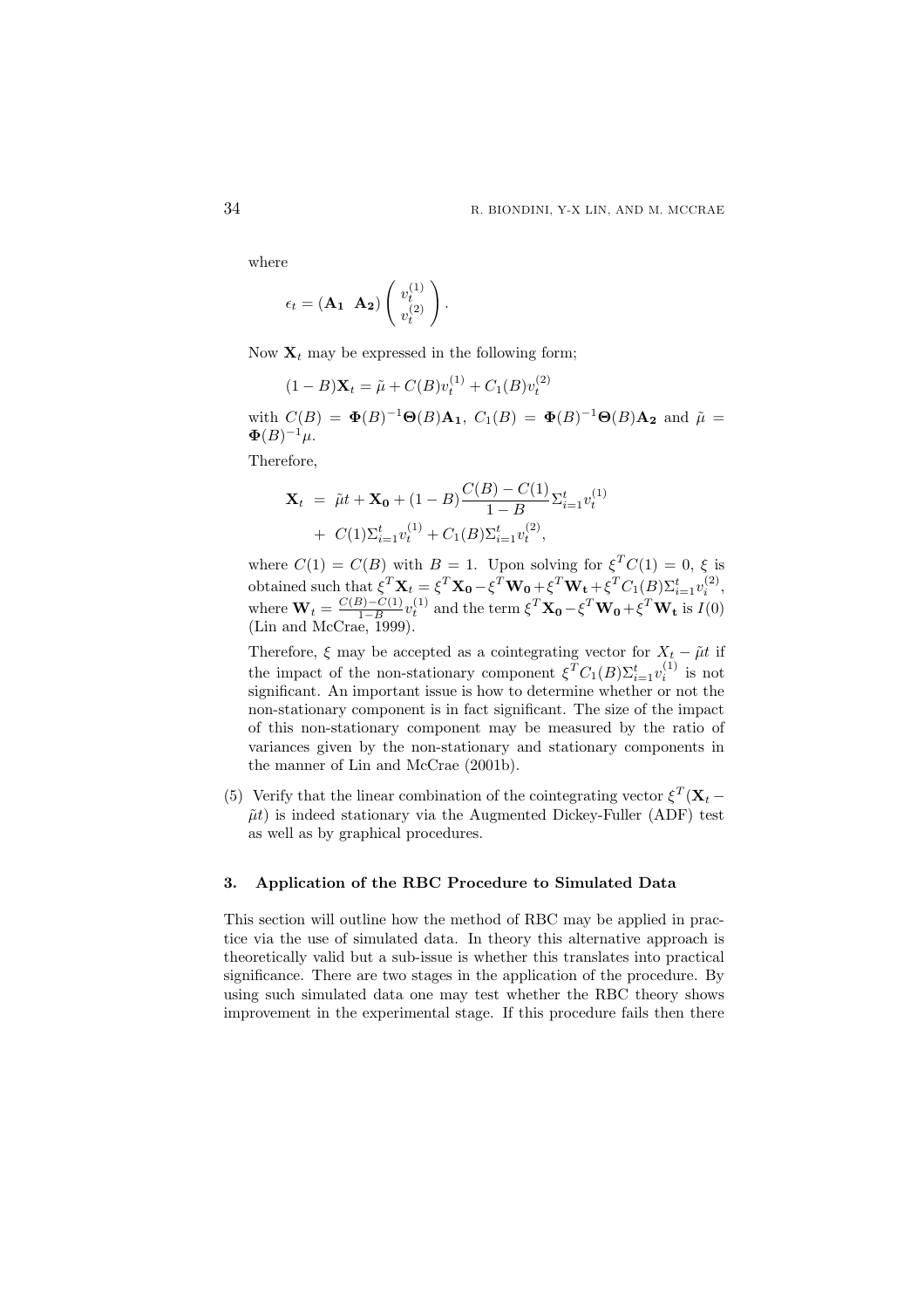is a strong indication that the theoretical results will not translate into practical significance. If the results do show promise then the next logical step would be to implement the method to real-life data. Simulated data is considered first due to the fact that real-life data may be "dirty" and thus may be susceptible to conditioning factors (i.e. other influences on data that may complicate the data modelling). Such external factors may be controlled by the use of simulated data, as well as providing knowledge of the true cointegrating relationship present. Furthermore, if the RBC theory translates well to simulated data, then providing external factors are minimised in real-life data the method will be equally valid for this type of data.

Three examples using simulated data will be considered. The first example is considered because it is generated by two autoregressive processes and shows the possible inaccuracy of the resulting estimates if each and every series is not fitted properly. The second example is included because it results in the failure of the Johansen (1988) technique whilst the third example is considered as three variables are included in the system.

The true theoretical value of the cointegrating vector is firstly derived and then the estimates of each of the cointegrating vectors are compared with the true values. This is done for one simulation from each of the three examples.

Example 1: Consider two time series,  $X_{1,t}$  and  $X_{2,t}$ , which are generated from the following models:

$$
X_{1,t} = 1.4X_{1,t-1} - 0.2X_{1,t-2} - 0.2X_{1,t-3} + \epsilon_t,
$$
  
\n
$$
X_{2,t} = 1.2X_{2,t-1} - 0.2X_{2,t-2} + \epsilon_t,
$$

where  $\epsilon_t$  is white noise with mean 0 and variance 1. It may be seen that after differencing both series  $X_{1,t}$  and  $X_{2,t}$  are generated by an autoregressive model.

The time series may be written as follows;

$$
(1-B)\begin{pmatrix} X_{1,t} \\ X_{2,t} \end{pmatrix} = \begin{pmatrix} \frac{1}{1-0.4B-0.2B^2} & 0 \\ 0 & \frac{1}{1-0.2B} \end{pmatrix} \begin{pmatrix} \epsilon_t \\ \epsilon_t \end{pmatrix}.
$$

The true variance/covariance matrix of  $(\epsilon_{1t}, \epsilon_{2t})^T$  is given by  $\Sigma_{2\times 2}$  with all entries equal to 1. The matrix  $\Sigma$  has resulting eigenvalues of 2 and 0. Since one eigenvalue is equal to zero, following the discussion in Lin and McCrae (1999, 2001a),  $X_{1,t}$  and  $X_{2,t}$  are cointegrated. The true cointegrating vector of the system  $X_{1,t}$  and  $X_{2,t}$  is given by  $(1, -2)^T$  (for details on how to determine the true cointegrating vector see Lin and McCrae, 1999).

In the following, it is of interest to examine whether, given a sample  $X_{1,t}$ and  $X_{2,t}$ , the RBC procedure may be implemented to estimate the cointe-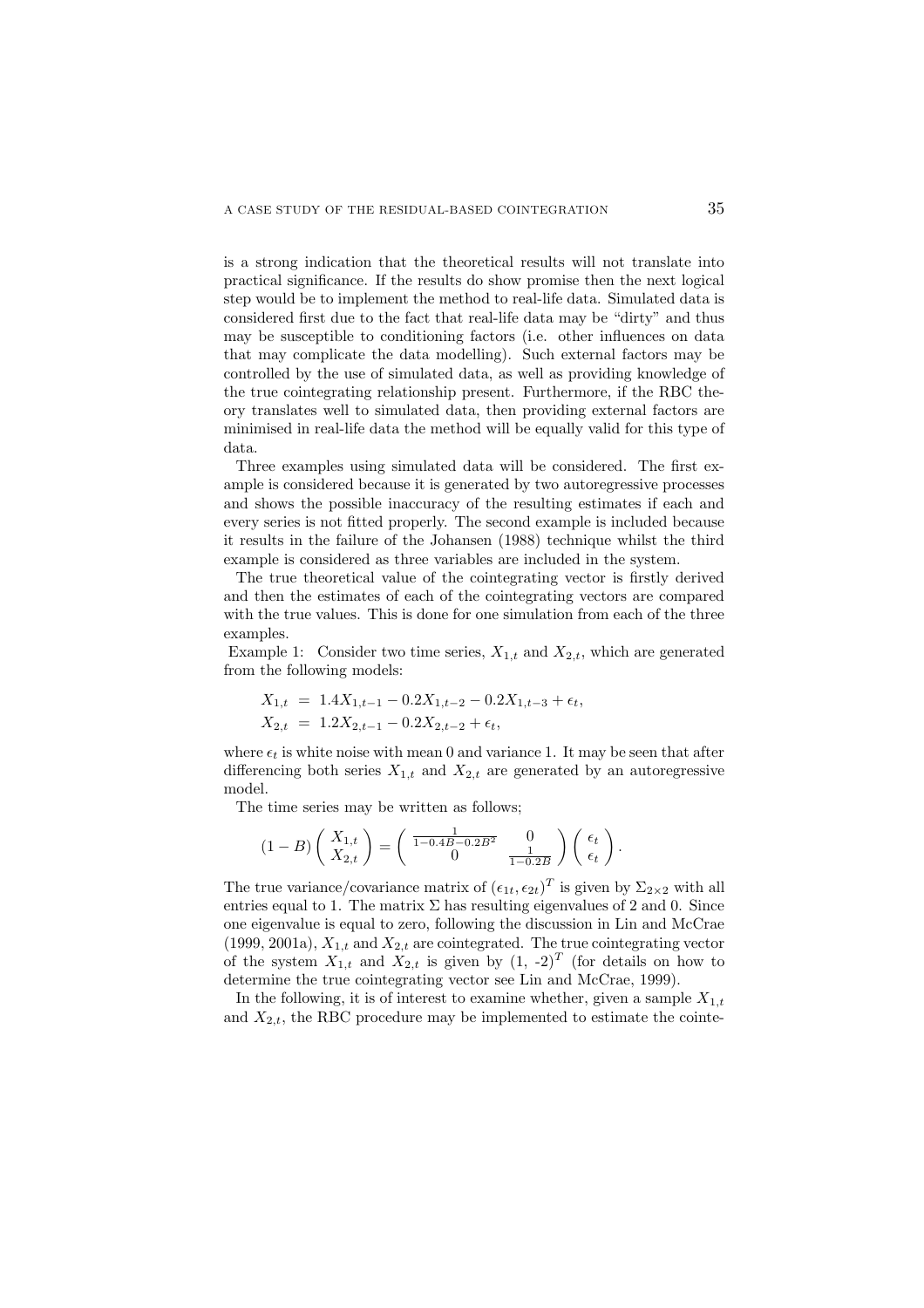grating vector. A sample  $(X_{1,t}, X_{2,t})$  of size 1000 are simulated from the models in Example 1. The RBC and Johansen procedures are then applied to the samples. The first step in the RBC procedure is to fit univariate ARIMA models to each of the time series  $X_{1,t}$  and  $X_{2,t}$ , both of which are  $I(1)$ . The appropriate models to be fitted, using Box-Jenkins methods, are  $ARIMA(2,1,0)$  and  $ARIMA(1,1,0)$  respectively.<sup>1</sup> The true value of the coefficients of the autoregressive parameters of  $X_{1,t}$  in Example 1 are 0.4 and 0.2 respectively, while the true value of the coefficient of the autoregressive parameter of  $X_{2,t}$  is 0.2. Furthermore, there are no moving-average parameters. The estimated coefficients of the autoregressive parameters of  $X_{1,t}$  are 0.3442 and 0.2354. Likewise, the estimated coefficient for the autoregressive parameter of  $X_{2,t}$  is 0.1658.

The second step is to construct the sample covariance matrix  $\hat{\Sigma}_n$ , given that the residual vectors  $\epsilon_t = (\epsilon_{1t}, ..., \epsilon_{pt})^T$  and residual cross-products  $\epsilon_{it} \epsilon_{jt}, i \leq j \leq p, t = 1, 2, ..., n$  are both stationary. After fitting the ARIMA models to  $X_{1,t}$  and  $X_{2,t}$ , the residual vectors  $\epsilon_t = (\epsilon_{1t}, ..., \epsilon_{pt})^T$  and residual cross-products  $\epsilon_{it} \epsilon_{jt}, i < j \leq p, t = 1, 2, ..., n$  are both stationary. Therefore,  $\hat{\Sigma}_n$  may be used to estimate the true covariance matrix  $\Sigma$  and is given by

 $\hat{\Sigma}_n = \left( \begin{array}{cc} 1.073226 & 1.073925 \ 1.073925 & 1.075640 \end{array} \right).$ 

The third step is to determine the eigenvalues of  $\hat{\Sigma}_n$ . These estimated eigenvalues are 2.148360 and 0.000508 respectively. Since one estimated eigenvalue is approximately equal to zero and the ratio of it to the sum of all eigenvalues is negligible (0.000236), the RBC procedure may be implemented to estimate the cointegrating vector. The resulting eigenvectors form the matrix  $\bf{A}$  which is given by

$$
\mathbf{A} = \left( \begin{array}{cc} 0.706710 & 0.707504 \\ 0.707504 & -0.706710 \end{array} \right).
$$

Furthermore, **A** may be decomposed into  $(A_1, A_2)$ , where  $A_1$  is formed by those eigenvectors corresponding to the largest eigenvalue  $\lambda_1$  (=2.148360), i.e.

$$
\mathbf{A_1} = \left(\begin{array}{c} 0.706710 \\ 0.707504 \end{array}\right).
$$

The fourth step involves the estimation of the cointegrating vector via the solving of the equation  $\xi^T C(1) = 0$ . As mentioned previously,  $C(1)$  is given by  $C(B)$  with  $B = 1$ . In this example  $C(1)$  is equal to

$$
C(1) = \begin{pmatrix} \frac{1}{0.4204} & 0\\ 0 & \frac{1}{0.8342} \end{pmatrix} \begin{pmatrix} 0.706710\\ 0.707504 \end{pmatrix}.
$$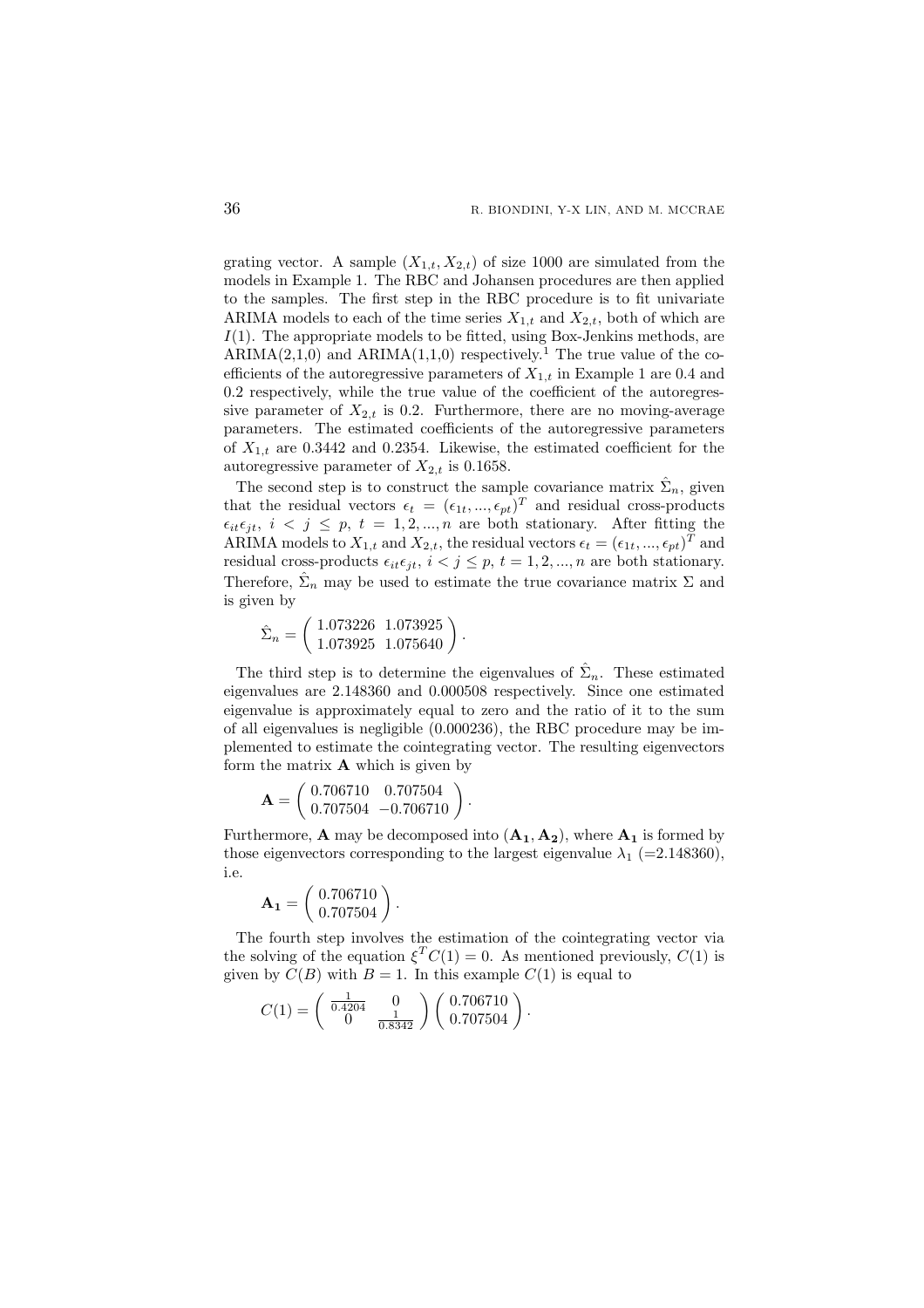The true cointegrating vector may be seen to be theoretically equal to (1, - 2)<sup>T</sup>. The estimated cointegrating vector in this simulated example is  $\hat{\xi} = (1, 1)$  $(-1.981889)^T$ , a very accurate estimate notwithstanding the fact that  $X_{1,t}$ has estimated coefficients which are not very close to the true coefficients.

The fifth and last step in the procedure involves the testing for stationarity of the linear combination of the cointegrating vector. The ADF test shows that the linear combination is stationary as does the time series plot of the linear combination. The Johansen procedure yields an estimate of  $\hat{\xi} = (1, -2.0003)^T$  in this example.

It is worth noting that if inappropriate ARIMA models are used to fit the time series an inaccurate estimate of the cointegrating vector will, in all likelihood, be obtained. This may be seen in Table 1 where the most accurate estimate of the cointegrating vector is obtained when both time series are fitted correctly.

| $X_{1,t}$                        | $X_{2,t}$                        | Estimate of          |  |
|----------------------------------|----------------------------------|----------------------|--|
|                                  |                                  | Cointegrating Vector |  |
| $\overline{\text{ARIMA}}(1,1,0)$ | $\overline{\text{ARIMA}}(1,1,0)$ | $(1, -1.558540)$     |  |
| ARIMA(2,1,0)                     | ARIMA(1,1,0)                     | $(1, -1.981889)$     |  |
| ARIMA(1,1,0)                     | ARIMA(2,1,0)                     | $(1, -1.507315)$     |  |
| $\overline{\text{ARIMA}}(2,1,0)$ | ARIMA(2,1,0)                     | $(1, -1.915948)$     |  |

Table 1. Estimates of the Cointegrating Vector for Example 1

Example 2: Consider two time series,  $X_{1,t}$  and  $X_{2,t}$ , which are generated from the following models:

$$
X_{1,t} = X_{1,t-1} + \epsilon_t - 0.2\epsilon_{t-1},
$$
  

$$
X_{2,t} = X_{2,t-1} + \sqrt{2}\epsilon_t + 0.2\epsilon_{t-1},
$$

where  $\epsilon_t$  is white noise with mean 0 and variance 1. It may be seen that after differencing both series  $X_{1,t}$  and  $X_{2,t}$  are generated by a moving-average model.

The time series may be written as follows;

$$
(1-B)\left(\begin{array}{c} X_{1,t} \\ X_{2,t} \end{array}\right) = \left(\begin{array}{cc} 1-0.2B & 0 \\ 0 & \sqrt{2}+0.2B \end{array}\right)\left(\begin{array}{c} \epsilon_t \\ \epsilon_t \end{array}\right).
$$

The true variance/covariance matrix of  $(\epsilon_{1t}, \epsilon_{2t})^T$  is given by  $\Sigma_{2\times 2}$  with all entries equal to 1. The matrix  $\Sigma$  has resulting eigenvalues of 2 and 0.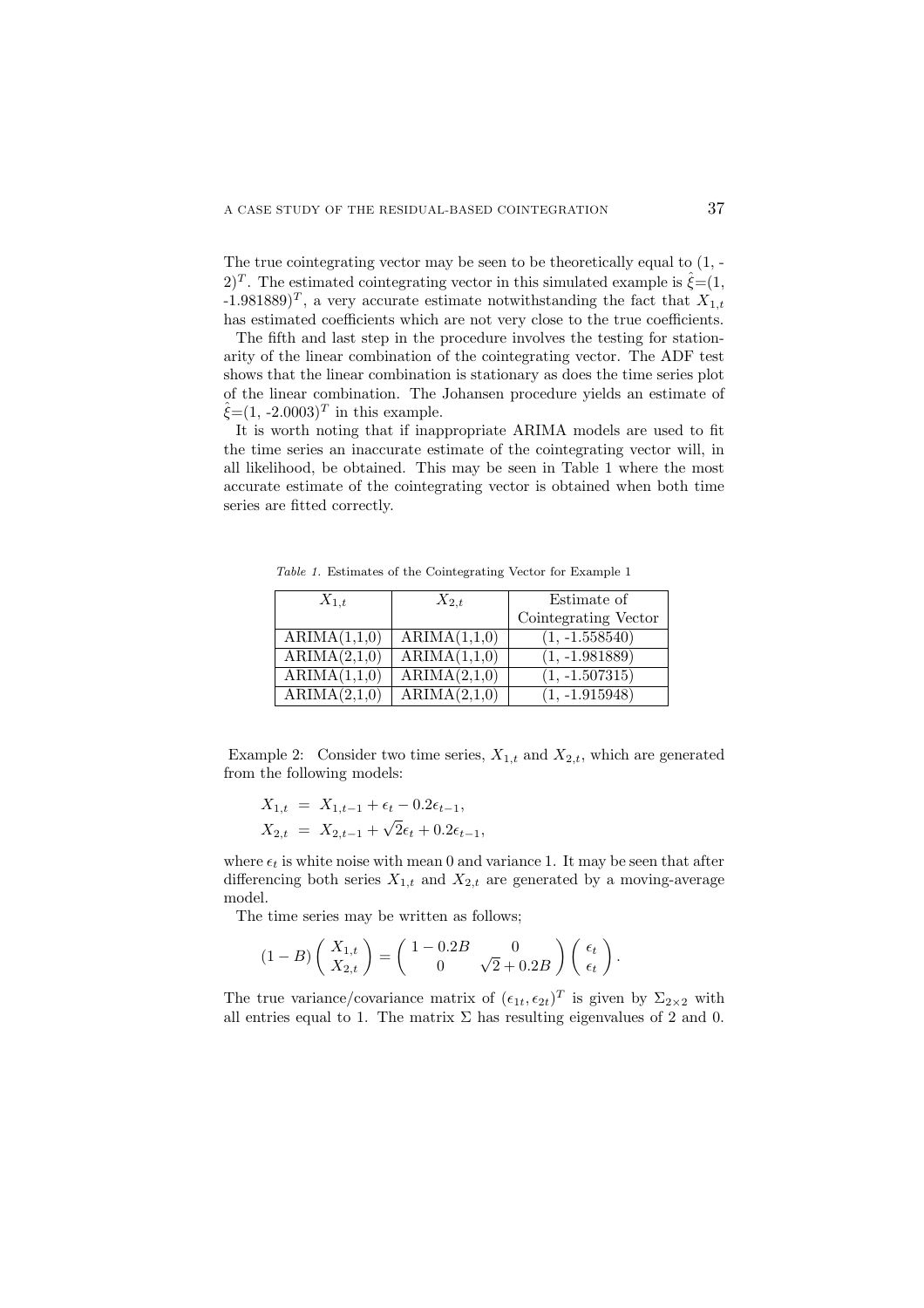Since one eigenvalue is equal to zero,  $X_{1,t}$  and  $X_{2,t}$  are cointegrated (Lin and McCrae, 1999, 2001a). The true cointegrating vector is given by (1,  $-0.4956$ <sup>T</sup>.

Data is simulated from the models in Example 2 and the RBC and Johansen procedures are applied to the simulated data, the sample size being 1000. In this instance, the appropriate ARIMA model to be fitted to both the time series  $X_{1,t}$  and  $X_{2,t}$  is ARIMA(0,1,1). From the fitting of this model to  $X_{1,t}$  and  $X_{2,t}$  the residual vectors  $\epsilon_t = (\epsilon_{1t}, ..., \epsilon_{pt})^T$  and residual cross-products  $\epsilon_{it} \epsilon_{jt}$ ,  $i < j \leq p$ ,  $t = 1, 2, ..., n$  are both stationary. The sample covariance matrix is given by

$$
\hat{\Sigma}_n = \left( \begin{array}{cc} 1.074328 & 1.518333 \\ 1.518333 & 2.146540 \end{array} \right).
$$

The eigenvalues of  $\hat{\Sigma}_n$  are 3.220634 and 0.000234 respectively. The second estimated eigenvalue is negligible (and the ratio of it to the sum of all of the eigenvalues is also negligible) and so an estimate of the cointegrating vector may be obtained by the RBC procedure. The resulting eigenvectors form the matrix  $\bf{A}$ , where

$$
\mathbf{A} = \left( \begin{array}{cc} 0.577519 & 0.816377 \\ 0.816377 & -0.577519 \end{array} \right),
$$

the eigenvector  $(0.577519, 0.816377)^T$  corresponding to the largest eigenvalue, 3.220634.

The estimated cointegrating vector in this simulated example is  $\hat{\xi}=(1,$  $(-0.494087)^T$ , a very accurate estimate noting that the true cointegrating vector has been shown to be theoretically equal to  $(1, -0.4956)^T$ . The graph of the linear combination of the cointegrating vector is stationary. The ADF test also reveals stationarity of the linear combination. The traditional cointegration approach of Johansen implemented via use of the PcFIML package yields invalid estimates in this instance.<sup>2</sup> The invalid estimates arise from the singularity of the  $\Sigma$  matrix (Johansen, 1988).<sup>3</sup>

Example 3: Consider three time series,  $X_{1,t}$ ,  $X_{2,t}$  and  $X_{3,t}$ , which are generated from the following models:

$$
X_{1,t} = 1.4X_{1,t-1} - 0.2X_{1,t-2} - 0.2X_{1,t-3} + \epsilon_{1,t},
$$
  
\n
$$
X_{2,t} = 1.3X_{2,t-1} - 0.3X_{2,t-2} + \epsilon_{1,t} + \epsilon_{2,t},
$$
  
\n
$$
X_{3,t} = 1.6X_{3,t-1} - 0.6X_{3,t-2} + \epsilon_{2,t} - 0.8\epsilon_{2,t-1},
$$

where  $\epsilon_{1,t}$  is white noise with mean 0 and variance 0.64 and  $\epsilon_{2,t}$  is white noise with mean 0 and variance 1. It may be seen that after differencing the series  $X_{1,t}$  and  $X_{2,t}$  are generated by an autoregressive model and the series  $X_{3,t}$  contains both autoregressive and moving-average components.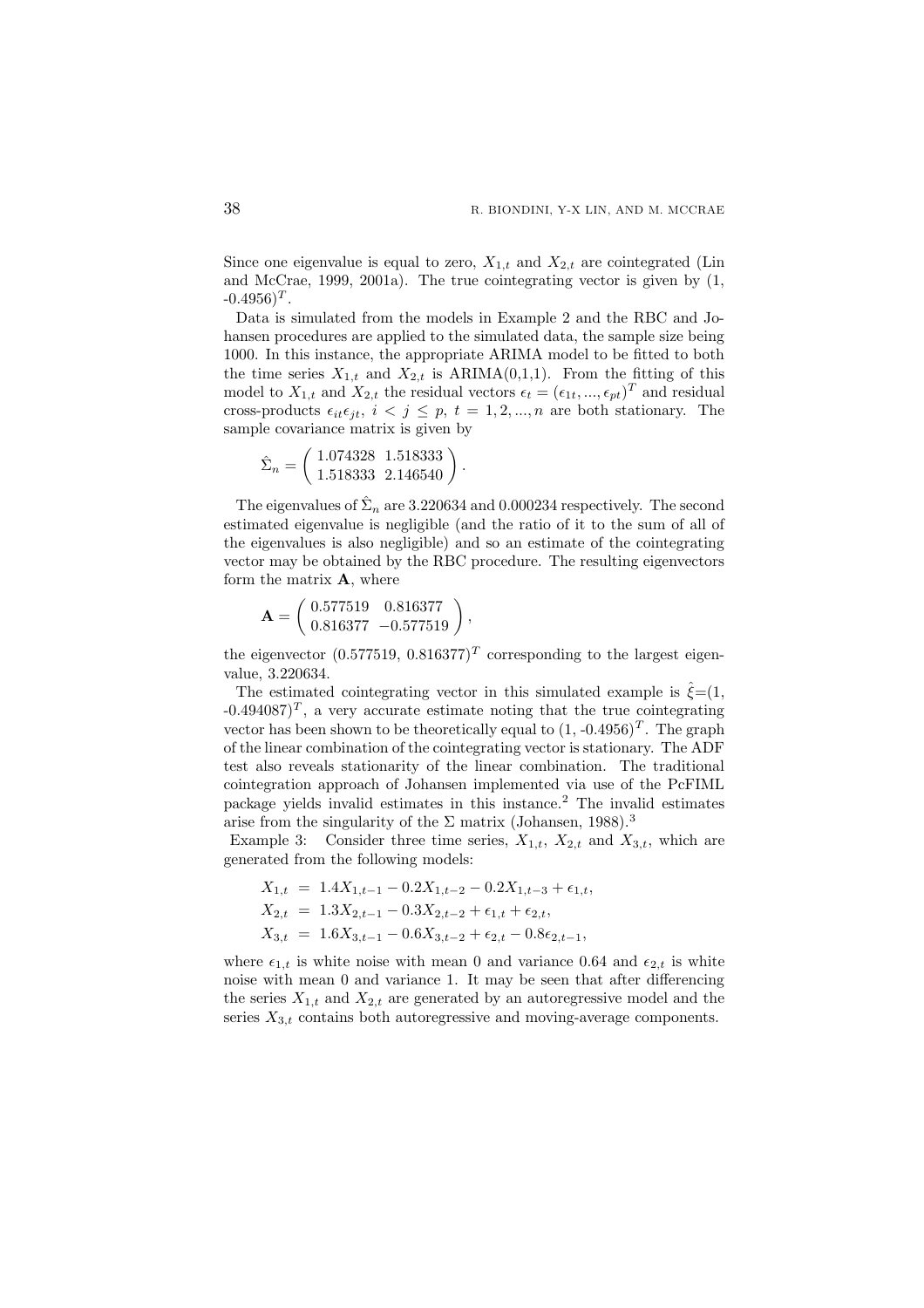The time series may be written as follows;

$$
(1-B)\begin{pmatrix} X_{1,t} \\ X_{2,t} \\ X_{3,t} \end{pmatrix} = \begin{pmatrix} \frac{1}{1-0.4B-0.2B^2} & 0 & 0 \\ 0 & \frac{1}{1-0.3B} & 0 \\ 0 & 0 & \frac{1-0.8B}{1-0.6B} \end{pmatrix} \begin{pmatrix} \epsilon_{1,t} \\ \epsilon_{1,t} + \epsilon_{2,t} \\ \epsilon_{2,t} \epsilon_{2,t-1} \end{pmatrix}.
$$

The true variance/covariance matrix is given by

$$
\Sigma = \left(\begin{array}{rrr} 0.64 & 0.64 & 0 \\ 0.64 & 1.64 & 1 \\ 0 & 1 & 1 \end{array}\right),
$$

which has resulting eigenvalues of 2.517268, 0.762732 and 0. Since one eigenvalue is equal to zero, following the discussion in Lin and McCrae (1999, 2001a),  $X_{1,t}$ ,  $X_{2,t}$  and  $X_{3,t}$  are cointegrated. The true cointegrating vector of the system  $X_{1,t}$ ,  $X_{2,t}$  and  $X_{3,t}$  is given by  $(1, -1.75, 5)^T$ .

Data is simulated from the models in Example 3 and the RBC and Johansen procedures are applied to the simulated data, the sample size being 1000. In this instance, the appropriate ARIMA model to be fitted to  $X_1$ ,  $X_2$  and  $X_3$  are ARIMA(2,1,0), ARIMA(1,1,0) and ARIMA(1,1,1) respectively. After fitting the ARIMA models to  $X_{1,t}$ ,  $X_{2,t}$  and  $X_{3,t}$ , the residual vectors  $\epsilon_t = (\epsilon_{1t}, ..., \epsilon_{pt})^T$  and residual cross-products  $\epsilon_{it} \epsilon_{jt}, i < j \leq p$ ,  $t = 1, 2, \ldots, n$  are stationary. The sample covariance matrix may then be estimated and is given by

$$
\hat{\Sigma}_n = \left(\begin{array}{ccc} 0.686866 & 0.691890 & 0.006158 \\ 0.691890 & 1.647333 & 0.951617 \\ 0.006158 & 0.951617 & 0.945766 \end{array}\right).
$$

The eigenvalues of  $\hat{\Sigma}_n$  are 2.497964, 0.780245 and 0.001755 respectively. The last estimated eigenvalue is negligible (and the ratio of it to the sum of all of the eigenvalues is also negligible) and so an estimate of the cointegrating vector may be obtained by the RBC procedure. The resulting eigenvectors form the matrix A, where

$$
\mathbf{A} = \left(\begin{array}{ccc} 0.311021 & -0.754901 & 0.577399 \\ 0.809702 & -0.107642 & -0.576885 \\ 0.497644 & 0.646944 & 0.577766 \end{array}\right),
$$

the eigenvector  $(0.311021, 0.809702, 0.497644)^T$  corresponds to the largest eigenvalue (2.497964) and the eigenvector (-0.754901, -0.107642,  $0.646944$ <sup>T</sup> corresponds to the second largest eigenvalue, 0.780245. The first two columns of **A** are used to compose  $C(1)$ .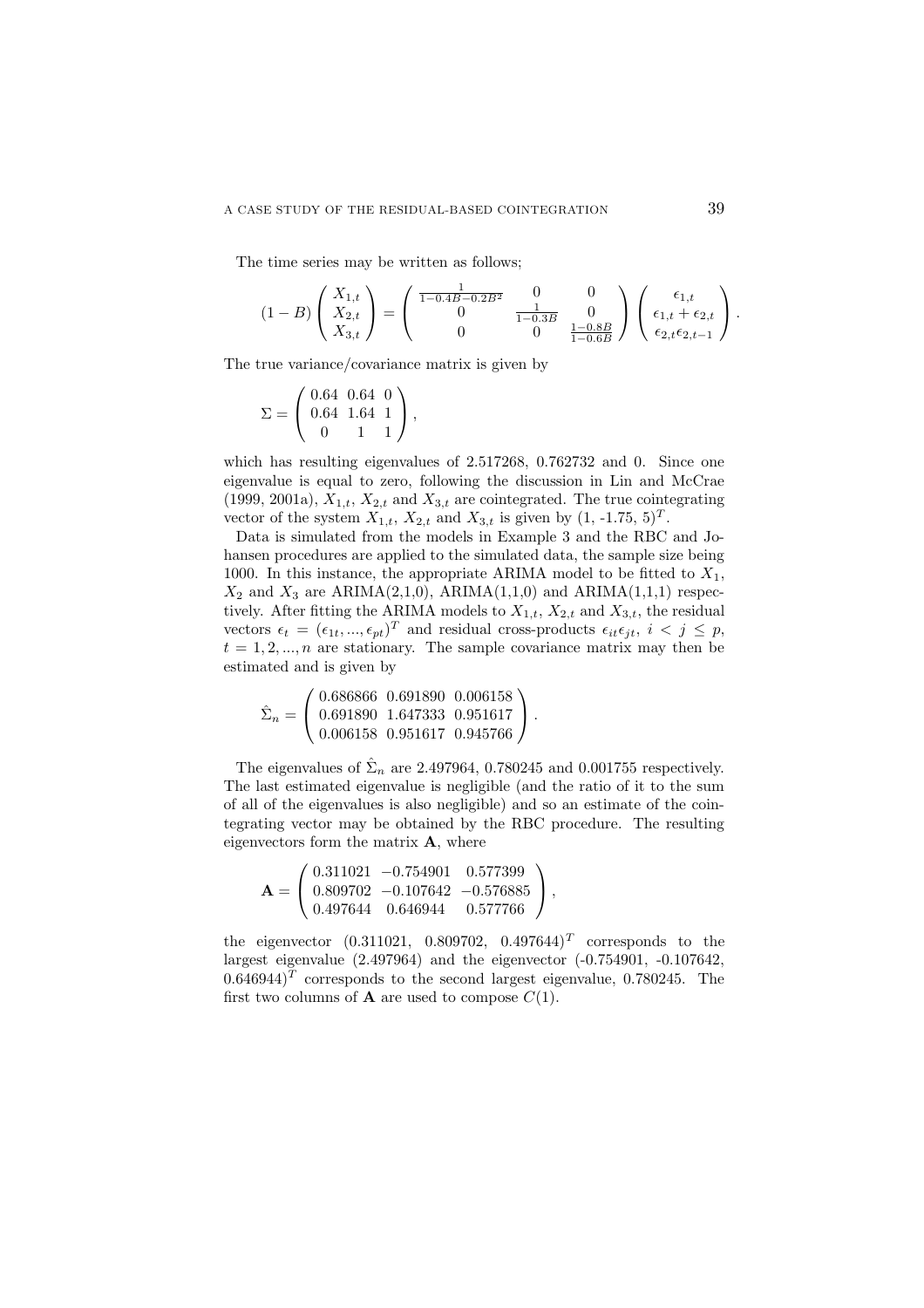The estimated cointegrating vector in this simulated example is  $\hat{\xi}=(1,1)$  $-1.647948$ ,  $4.863616$ <sup>T</sup>. The graph of the linear combination of the cointegrating vector is stationary. The ADF test also reveals stationarity of the linear combination. The traditional cointegration approach of Johansen implemented via use of the PcFIML package yields an estimate of the cointegrating vector of  $\hat{\xi} = (1, -1.7664, 5.0294)^T$ . The resultant linear combination of cointegrating vector is also seen to be stationary in this instance (both by graphical procedures and the ADF test).

## 4. Simulated Examples

In this section ten thousand independent simulations of the model in Example 1 are carried out to investigate whether the cointegrating vector estimates from the RBC approach vary significantly between simulations for a given model. The RBC procedure described previously is then implemented to each simulated data set to obtain an estimate of the cointegrating vector. It is to be noted that the first component of the cointegrating vector  $\xi$  (i.e.  $\xi_1$ ) in all cases is fixed (equal to one) and only the second component of  $\xi$  (i.e.  $\xi_2$ ) is estimated.

According to the procedure outlined in section two, the negligibility of the smallest estimated eigenvalue is of interest. Therefore, for each simulation, the proportion contribution of the smallest eigenvalue (to the sum of eigenvalues) is calculated (see Examples 1-3 above). The estimated eigenvalues are not identical between replications due to the residual covariances between  $X_{1,t}$  and  $X_{2,t}$  not being equal.

Consider ten thousand independent samples,  $(X_{1,t}, X_{2,t})$ , which are generated from the following ARIMA models described in Example 1. The correlation between the magnitude of the contribution of the smallest eigenvalue and the most accurate estimates may be evidenced by the cross-plot in Figure 1. It may be seen that the smaller the proportion contribution of the smallest eigenvalue, the more accurate the resulting estimate of the cointegrating vector. It appears as though the resulting estimates of the cointegrating vector are symmetrically dispersed around the central true value (-2). Figure 1 appears to be bimodal in the sense that, when the contribution of the smallest eigenvalue (relative to the sum of all eigenvalues) is relatively large, two possible events might occur; either the resulting estimate of the cointegrating vector might over-estimate or the estimate may under-estimate the true cointegrating vector.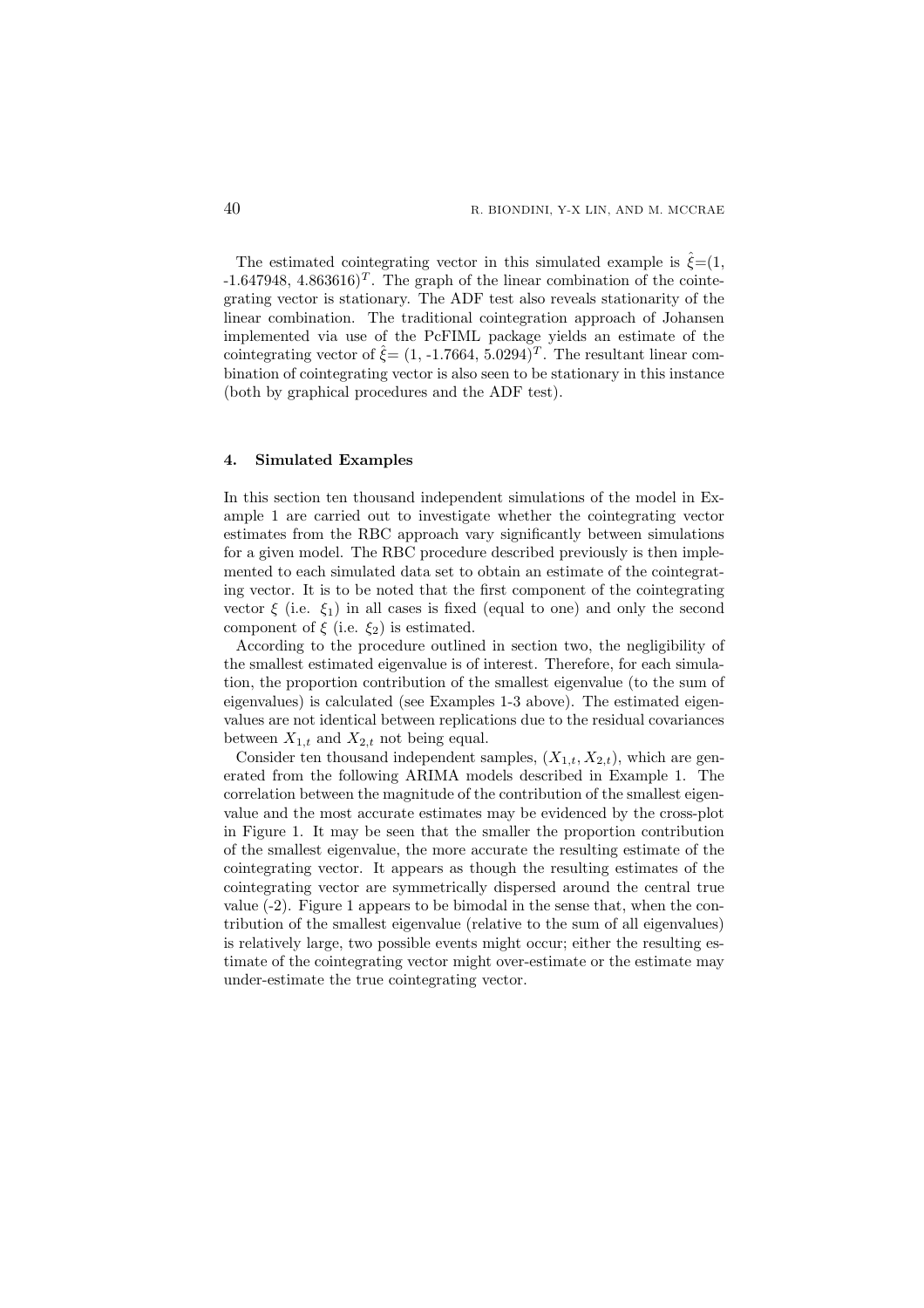

Figure 1. Cross-plot of the estimate of the cointegrating vector via the RBC procedure and the proportion contribution of the smallest eigenvalue for 10000 simulations of Example 1.

# 5. Application of the Proposed Method to Financial Data

This section will apply the RBC procedure to real-life data. The purpose is to show whether, in practical situations, the method of RBC may be invoked as an alternative to the Johansen procedure. The aim is to see whether the improvement in the alternative technique that was gained with "clear" series (i.e. generated series) may be translated to real-life data. The examples both apply to foreign exchange rate data, the first example tests for cointegration between spot and forward prices. Derivatives such as forward contracts are commonly traded by hedgers who transfer the associated price risk to others, thus lessening their own exposure to such risk. Hedging exchanges spot risk, which is defined as the chance of movement in prices in the underlying instrument, for basis risk (the chance that forward prices may move out of line with spot prices over time). However, basis risk is usually much less than spot risk because, in efficient markets, there is a theoretical relationship between spot and forward prices which means they should not move too far apart from one another. Therefore, one would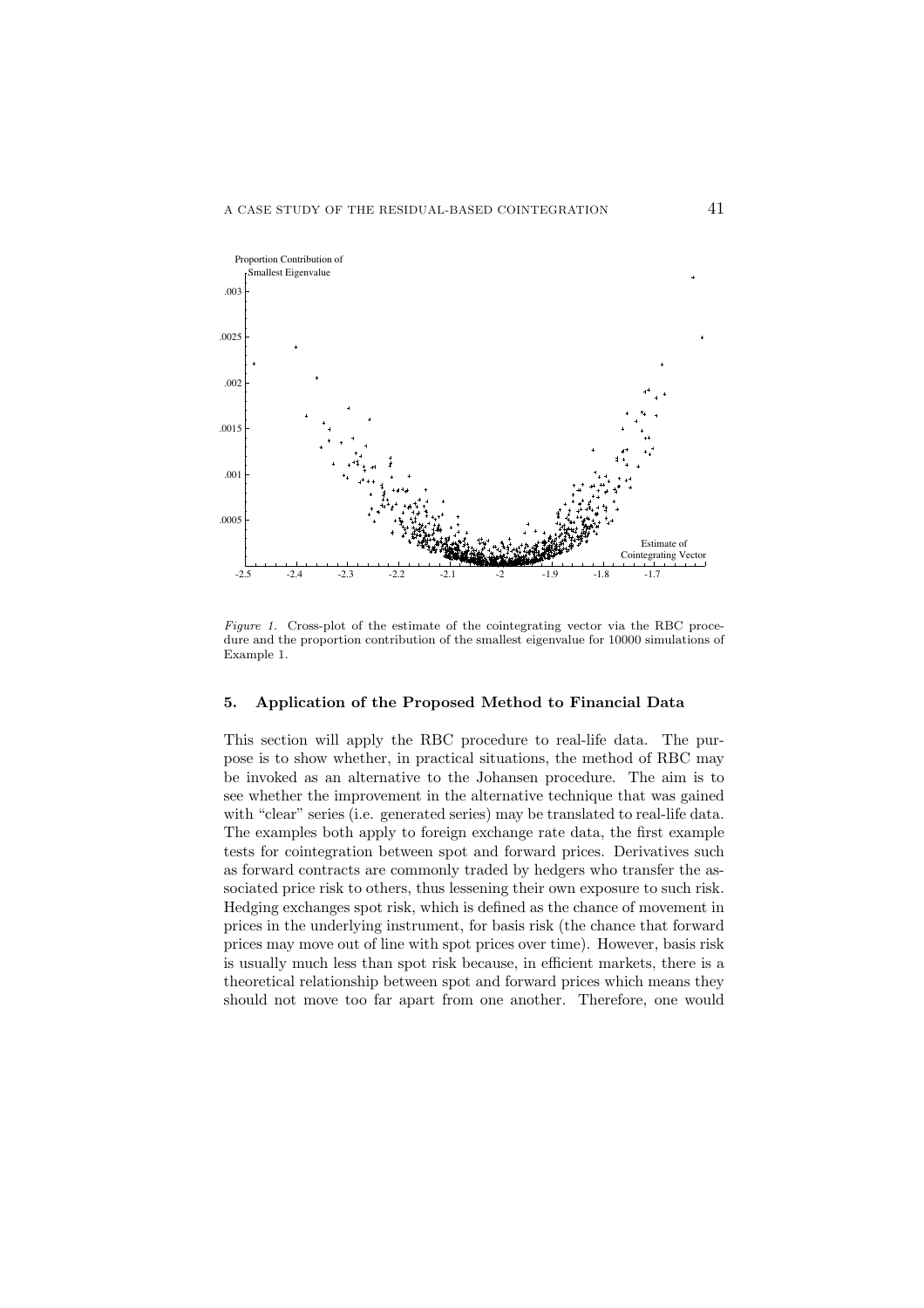expect forward and spot prices to be cointegrated in the long-run. The second example tests for cointegration between three (spot) exchange rate series in the Asian region.

The first example relates to an analysis of potential long-run equilibrium between daily spot and one week forward rates for the US dollar (relative to the UK pound) exchange rate. The period examined is between October 27, 1997 and December 22, 1999 inclusive, which provides 563 observations. Denoting  $X_{1,t}$  to be the natural logarithm of the spot rates of the US Dollar (with respect to the British Pound) and  $X_{2,t}$  as the natural logarithm of the one week forward rates of the US Dollar (with respect to the British Pound), the  $ARIMA(3,1,0)$  or  $ARIMA(0,1,3)$  time series models seem applicable models to fit  $X_{1,t}$  and  $X_{2,t}$ . The fitting of these ARIMA models to  $X_{1,t}$  and  $X_{2,t}$  result in the residual vectors  $\epsilon_t = (\epsilon_{1t}, ..., \epsilon_{pt})^T$  and residual cross-products  $\epsilon_{it} \epsilon_{it}$ ,  $i < j \leq p$ ,  $t = 1, 2, ..., n$  both being stationary. Therefore, the residual vectors may be exploited to obtain the sample covariance matrix for  $\epsilon_t$ . All four combinations of models are fitted to the series  $X_{1,t}$ and  $X_{2,t}$  to determine which combination provides the most accurate estimate of the cointegrating vector. The determination of the most accurate estimate of the cointegrating vector is provided via both an ADF test and a time series plot on the resulting linear combination of cointegrating vector. Both series are non-stationary in levels and stationary in first differences. The time series graphs of  $X_{1,t}$  and  $X_{2,t}$  are shown in Figure 2. The estimates of the cointegrating vector for each combination are shown in Table 2.<sup>4</sup>

| $X_{1,t}$                        | $X_{2,t}$                        | Estimate of          |  |  |
|----------------------------------|----------------------------------|----------------------|--|--|
|                                  |                                  | Cointegrating Vector |  |  |
| ARIMA(3,1,0)                     | $\overline{\text{ARIMA}}(3,1,0)$ | $(1, -0.999145)$     |  |  |
| ARIMA(0,1,3)                     | ARIMA(0,1,3)                     | $(1, -0.999345)$     |  |  |
| $\overline{\text{ARIMA}(3,1,0)}$ | ARIMA(0,1,3)                     | $(1, -1.016763)$     |  |  |
| $\overline{\text{ARIMA}}(0,1,3)$ | ARIMA(3,1,0)                     | $(1, -0.981885)$     |  |  |

Table 2. Estimates of the Cointegrating Vector for the spot and forward data

The third estimate is the most accurate and the graph of the linear combination of cointegrating vector is shown in Figure 3. Via the ADF test, the linear combination of cointegrating vector for the third potential cointegrating vector is the only one which reveals stationarity, the other linear combinations are not stationary. Therefore, the estimate of the cointegrat-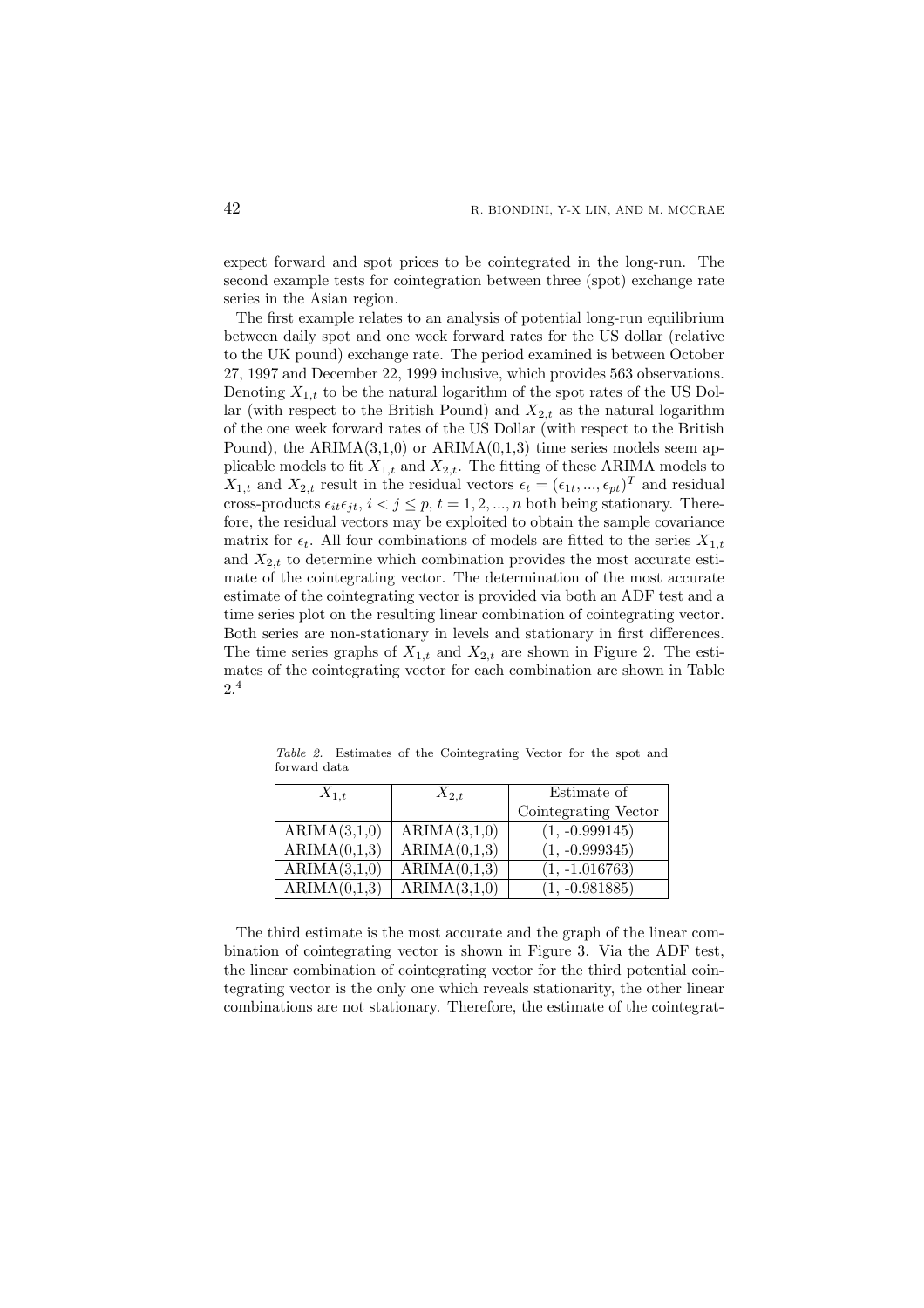

Figure 2. Time series plots of the natural logarithms of the forward and spot exchange rates respectively (of the US Dollar with respect to the British Pound).

ing vector is  $(1, -1.016763)^T$ . The cointegrating vector when the method of Johansen is applied is  $(1, -1.0118)^T$ . The PcFIML output of the cointegrating analysis is reported in Table 3 whilst the graph of the linear combination of the cointegrating vector via this procedure is shown in Figure 3. The ADF test for stationarity of the linear combination of the cointegrating vector obtained via the RBC procedure reveals significance at the 1% level of significance, thus inferring stationarity. Analysis on the linear combination of cointegrating vector via the Johansen procedure also reveals stationarity at the 1% level of significance.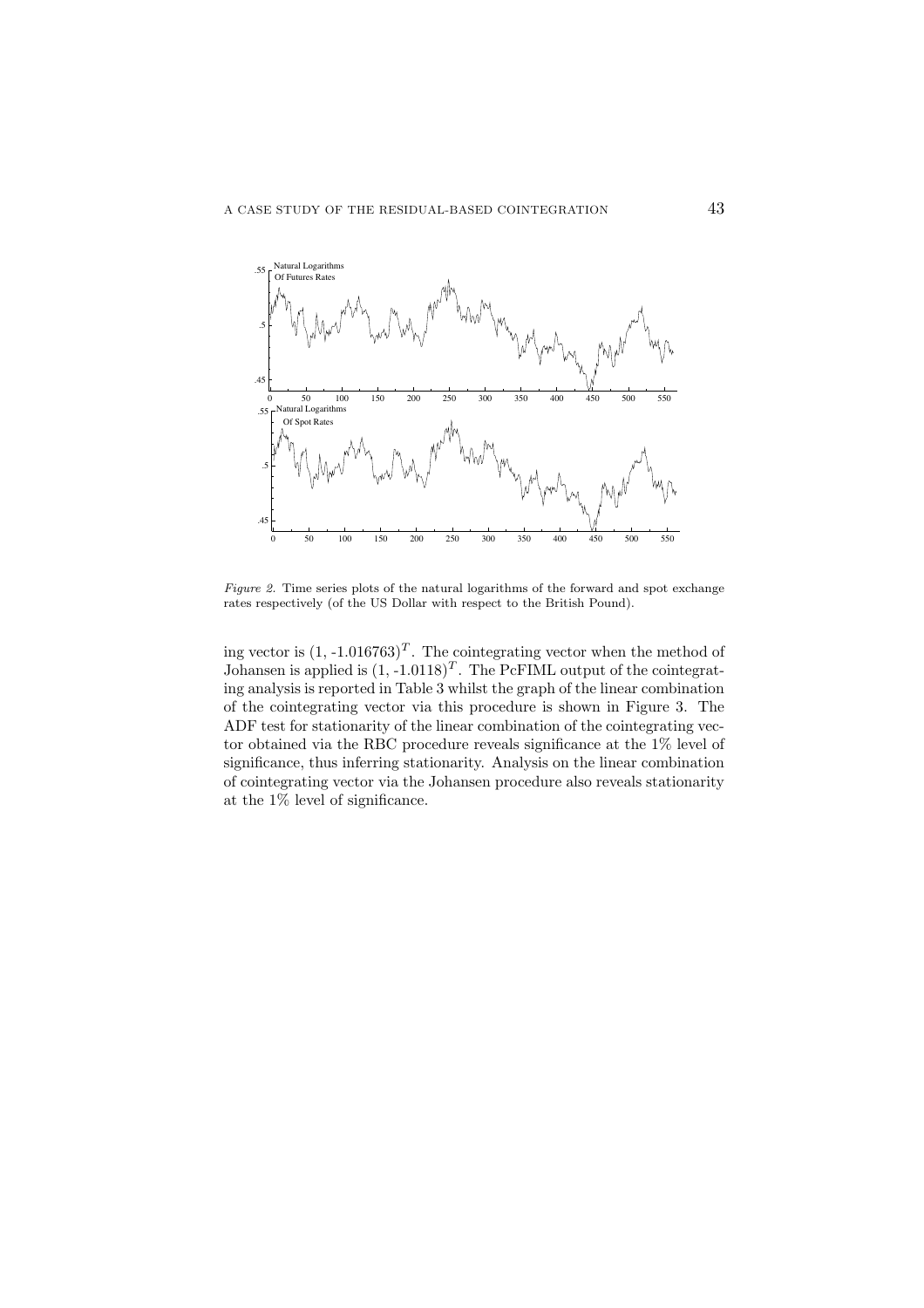

Figure 3. Time series plots of the linear combinations of the cointegrating vector via the Johansen Method and RBC procedure respectively for the spot and forward data.

Table 3. PcFIML output of cointegration analysis via the Johansen procedure for the spot and forward exchange rate example

Cointegration analysis 2 to 563

|           |                                   |  | $Ho:rank=p$ -Tlog(1-\mu) using T-nm 95% -T\Sum log(.) using T-nm 95% |        |      |
|-----------|-----------------------------------|--|----------------------------------------------------------------------|--------|------|
|           | $p == 0$ $15.92*$ $15.87*$ $14.1$ |  | 16.74*                                                               | 16.68* | 15.4 |
|           |                                   |  | $p \le 1$ 0.8205 0.8175 3.8 0.8205 0.8175 3.8                        |        |      |
|           |                                   |  |                                                                      |        |      |
|           | standardized \beta' eigenvectors  |  |                                                                      |        |      |
|           | LSSpot LSForward                  |  |                                                                      |        |      |
|           | $1.0000 - 1.0118$                 |  |                                                                      |        |      |
| $-1.0025$ | 1.0000                            |  |                                                                      |        |      |

The method of RBC is now applied to foreign exchange rates in the Asian region. In this example there are three series of (spot) exchange rates. The first is the Malaysian Ringgit, the second is the Philippines Peso and the third series is the Thai Baht. All series are expressed in terms of the US Dollar. The time period examined commences on January 1, 1985 and terminates on December 30, 1994 which provides ten years data and 2610 observations for each series. The natural logarithms of the exchange rates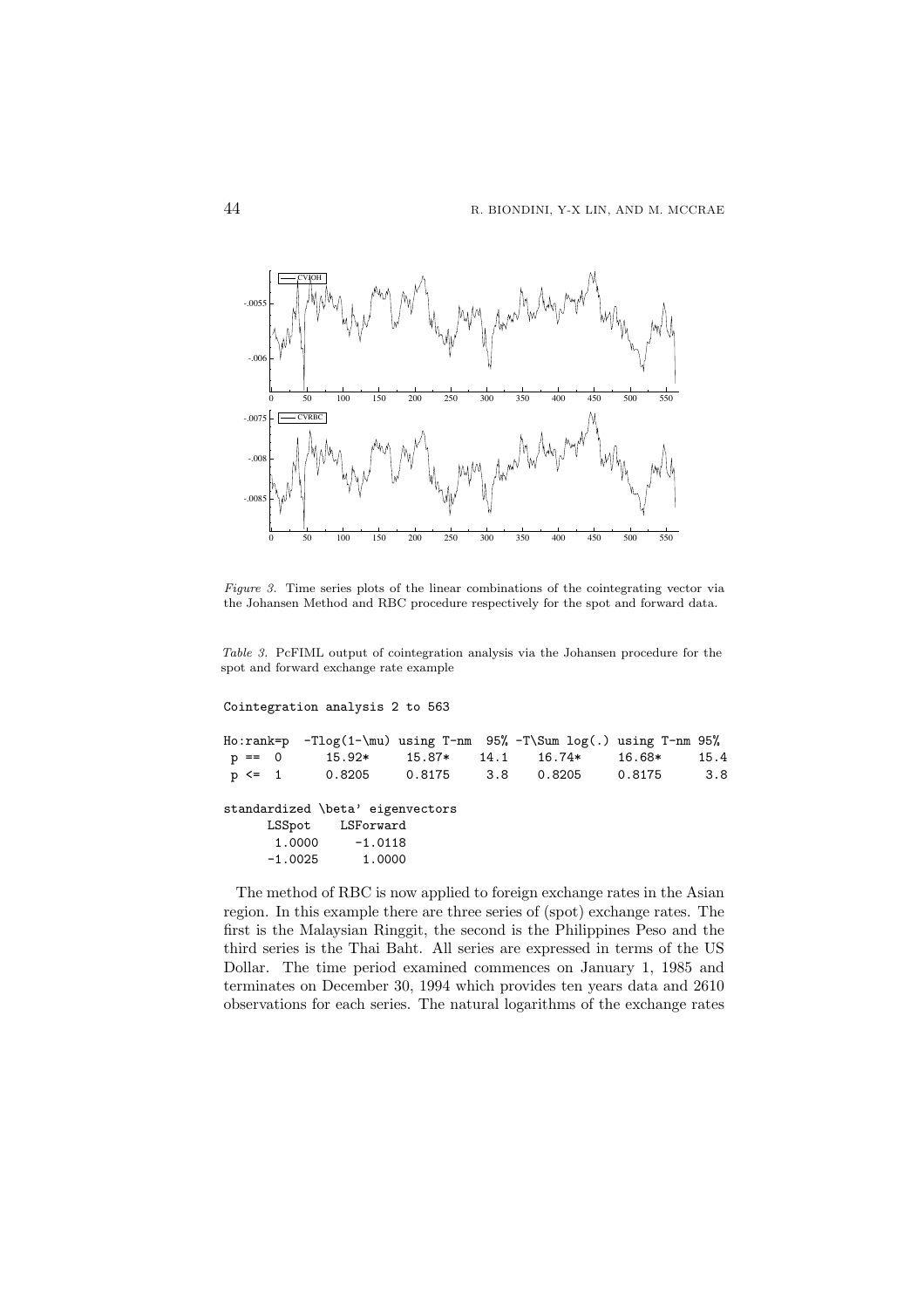are once again analysed and the time series graphs of each of the three variables are shown in Figure 4. The most appropriate univariate Box-Jenkins ARIMA model for the Malaysian Ringgit is the ARIMA(4,1,0) model. The most appropriate Box-Jenkins ARIMA time series models for the Philippine Peso and the Thai Baht are  $ARIMA(1,1,2)$  and  $ARIMA(0,1,4)$  respectively. The resulting residual vectors  $\epsilon_t = (\epsilon_{1t}, ..., \epsilon_{pt})^T$  and residual cross-products  $\epsilon_{it} \epsilon_{jt}, i < j \leq p, t = 1, 2, ..., n$  are both stationary and the residual vectors may therefore be exploited to obtain the sample covariance matrix for  $\epsilon_t$ .



Figure 4. Time series plots of the natural logarithms of the Malaysian Ringgit, Philippine Peso and Thai Baht exchange rates respectively.

The resultant eigenvalues obtained from the fitting of the three ARIMA models specified above are 0.00002498, 0.00001171, 0.00000364. From these eigenvalues it may be expected that there are either zero or one cointegrating vectors since the second smallest eigenvalue appears to be much larger than the smallest eigenvalue whilst not being much smaller than the largest eigenvalue. When the technique of RBC is applied the resulting estimate of the cointegrating vector is  $(1, 3.964026, -23.342658)^T$ . This linear cointegrating vector is found to be stationary using the ADF test at the 1% level of significance. The same conclusion may be reached with the Johansen technique, where the estimate of the cointegrating vector is given by  $(1, 28.229, 298.19)^T$ . The linear combination of cointegrating vector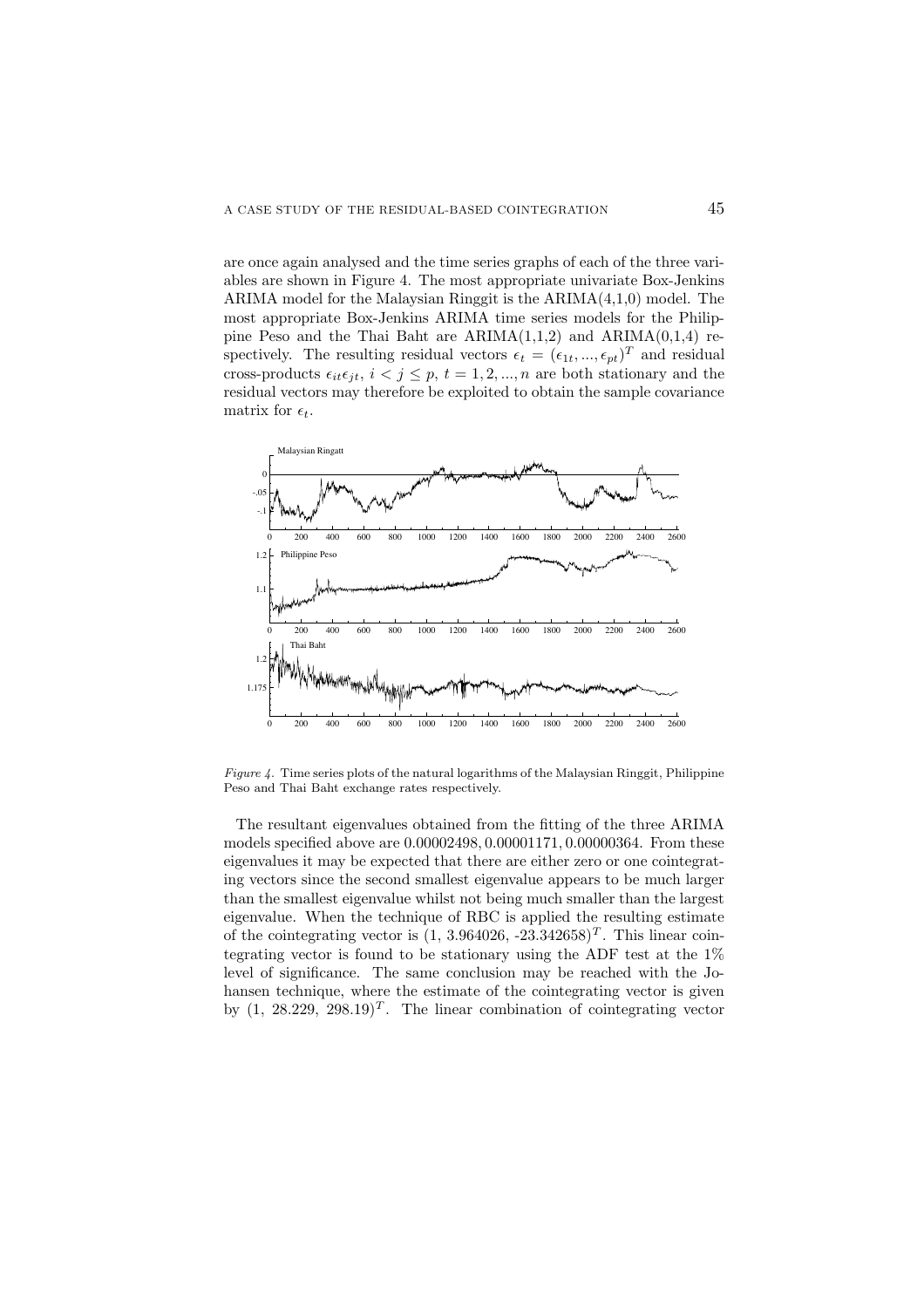obtained via both the RBC and Johansen techniques are shown in Figure 5. By noting that the cointegrating vector given by the Johansen method assigns heavy weight on the Thai Baht, this currency plays a major role in the system as defined by the Johansen method and the impact given by the Malaysian Ringgit and Philippine Peso on the system becomes insignificant. From this point of view, the cointegration system determined by RBC seems more appropriate.



Figure 5. Time series plots of the linear combinations of the RBC and Johansen cointegrating vectors respectively for the Asian exchange rate data.

# 6. Discussion

This paper has shown the applicability of the procedure of RBC through both simulated and real-life examples. There is still an outstanding issue which may be examined in future study. This issue involves the criteria for determining whether the smallest eigenvalue provides negligible contribution with respect to the larger eigenvalue(s). Lin and McCrae (2001b) have shown that it is possible to provide a relative comparison of the variances of the non-stationary and stationary components respectively and whether or not the non-stationary component is negligible determines whether the system is cointegrated or not. It is seen in the simulations performed in this paper that the more negligible the contribution of the smallest eigenvalue,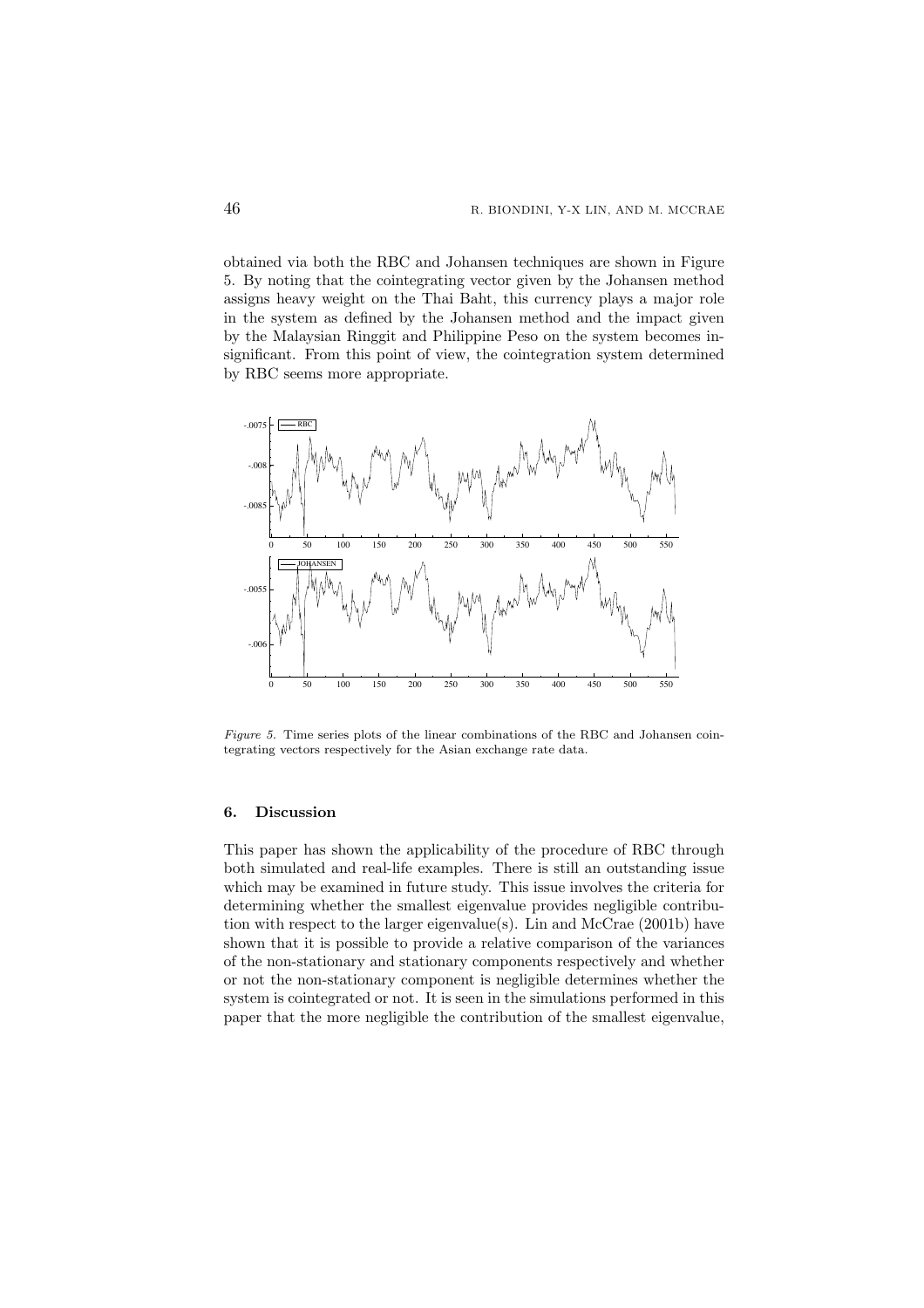the more likely the estimate of the cointegrating vector is closer to the true theoretical value. Given a multivariate time series and estimated eigenvalues, how could one be able to tell if in fact the smaller estimated eigenvalue is small enough with respect to the larger estimated eigenvalue(s), so that cointegration is a distinct possibility? A simple plot of the time series of the linear combination of the cointegrating vector(s) may well not be enough.

By taking into account the relationship between cointegration and univariate ARIMA models, the number of cointegrating vectors may be determined via the rank of the covariance matrix of the residual processes of univariate ARIMA models. Furthermore, the more negligible the contribution of the smallest estimated eigenvalue, the more accurate the resulting estimates of the cointegrating vector. As seen in this paper, the RBC approach may, in certain instances, be an alternative to the Johansen procedure. This appears to be true when the underlying time series may not be modelled appropriately by a finite order autoregression model but rather a finite order moving-average model.

### Notes

- 1. Obviously these are the two correct ARIMA models for  $X_{1,t}$  and  $X_{2,t}$  from the generation of the two particular time series.
- 2. PcFIML is an econometric package for determining cointegrating vectors via the Johansen procedure.
- 3. The resulting output is made redundant (in actual fact, the output does not reveal cointegration when clearly there is).
- 4. The estimates in Table 2 arise from both time series being fitted using ARIMA models without the constant term.

#### References

- 1. Bierens, H.J., 1997, Nonparametric cointegration analysis, Journal of Econometrics 77, 379-404.
- 2. Copland, L., 1991, Cointegration with daily exchange rate data, Oxford Bulletin of Economics 53, 185-199.
- 3. Crowder, W., 1996, A note on cointegration and international capital market efficiency, Journal of International Money and Finance 15, 661-664.
- 4. Diebold, F.X., J. Gardeazabal and K. Yilmaz, 1994, On cointegration and exchange rate dynamics, Journal of Finance 49, 253-263.
- 5. Engle, R.F. and C.W. Granger, 1987, Cointegration and error correction: representation, estimation and testing, Econometrica 35, 251-276.
- 6. Engle, R.F. and B.S. Yoo, 1987, Forecasting and testing in cointegrated systems, Journal of Econometrics 35, 143-159.
- 7. Granger, C.W.J., 1981, Some properties of time series data and their use on econometric model specification, Journal of Econometrics 16, 121-130.